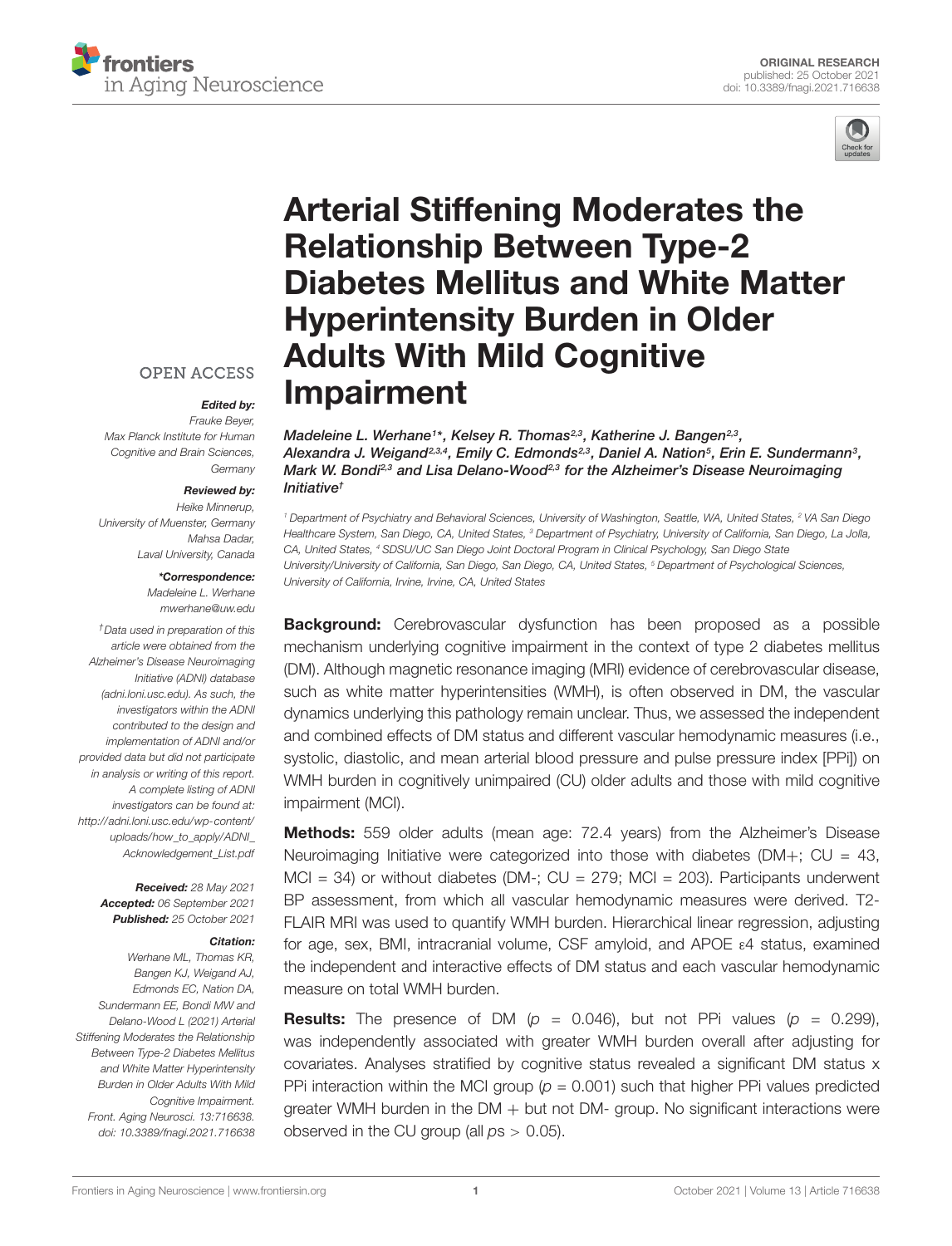**Discussion:** Results indicate that higher PPi values are positively associated with WMH burden in diabetic older adults with MCI, but not their non-diabetic or CU counterparts. Our findings suggest that arterial stiffening and reduced vascular compliance may have a role in development of cerebrovascular pathology within the context of DM in individuals at risk for future cognitive decline. Given the specificity of these findings to MCI, future exploration of the sensitivity of earlier brain markers of vascular insufficiency (i.e., prior to macrostructural white matter changes) to the effects of DM and arterial stiffness/reduced vascular compliance in CU individuals is warranted.

Keywords: mild cognitive impairment, white matter hyperintensity volume, blood pressure, arterial stiffness, diabetes

### INTRODUCTION

Type 2 diabetes (hereby referred to as "diabetes" or DM) has been repeatedly linked to an increased risk for developing dementia in late life [\(Arvanitakis et al.,](#page-9-0) [2004;](#page-9-0) [Crane et al.,](#page-10-0) [2013\)](#page-10-0). Given that both diabetes and dementia represent chronic, debilitating conditions that are extremely common in our rapidly aging population [\(Alzheimer's Association \[AA\],](#page-9-1) [2019;](#page-9-1) [Centers for](#page-10-1) [Disease Control and Prevention \[CDCP\],](#page-10-1) [2020\)](#page-10-1), there has been a critical push for research aimed at disentangling the nature of their association in order to aid in prognosis and identify potential treatment targets. Cerebrovascular dysfunction remains a putative mechanism by which poor cognitive outcomes occur in diabetes. Dementia in the context of diabetes has been linked to increased cerebrovascular pathology at autopsy, which stands in contrast to dementia without diabetes that on average has greater evidence of other neuropathological changes (e.g., amyloid beta and tau accumulation; [Sonnen et al.,](#page-11-0) [2009\)](#page-11-0). Wellaligned with such findings is the observation that the most common neuroradiological finding associated with diabetes is the presence of increased white matter hyperintensity (WMH) burden in the brain [\(Van Harten et al.,](#page-11-1) [2006\)](#page-11-1). Thought to reflect a highly prevalent form of cerebrovascular disease (i.e., small vessel ischemic damage to deep white matter regions; [DeCarli](#page-10-2) [et al.,](#page-10-2) [2005\)](#page-10-2), the presence of increased WMH burden on imaging is associated with greater risk for age-related cognitive decline, mild cognitive impairment (MCI), and dementia [\(Delano-Wood](#page-10-3) [et al.,](#page-10-3) [2008,](#page-10-3) [2009;](#page-10-4) [Debette and Markus,](#page-10-5) [2010;](#page-10-5) [Nation et al.,](#page-10-6) [2013;](#page-10-6) [Bangen et al.,](#page-10-7) [2018\)](#page-10-7).

Structural neuroimaging studies have also demonstrated in vivo evidence of cerebral atrophy and accumulation of neurodegenerative pathology in individuals with diabetes, which in turn predict poorer cognitive performance across domains including memory, executive functioning, and processing speed [\(Tiehuis et al.,](#page-11-2) [2009;](#page-11-2) [Hayashi et al.,](#page-10-8) [2011;](#page-10-8) [Moran et al.,](#page-10-9) [2013\)](#page-10-9). Critically, these white and gray matter alterations observed in individuals with diabetes likely represent endstage pathological changes to brain parenchyma attributable to chronic cerebrovascular dysfunction, as suggested by prior work reporting links between cognitive functioning and alterations in regional cerebral blood flow (an indicator of cerebral perfusion), but not cortical thickness or regional brain volume, in older adults without dementia [\(Bangen et al.,](#page-10-7) [2018\)](#page-10-7). Combined, this research highlights the need to identify sensitive, early

markers of cerebrovascular dysfunction prior to the development of irreversible brain pathology and cognitive impairment in individuals with diabetes.

While hypertension, specifically, has shown the most consistent association with increased WMH burden [\(de Leeuw](#page-10-10) [et al.,](#page-10-10) [2002;](#page-10-10) [de Havenon et al.,](#page-10-11) [2019\)](#page-10-11), there is accumulating evidence for arterial stiffness—the decreased elasticity of the arterial wall that occurs in the context of aging—as a sensitive predictor of risk for cerebrovascular disease and dementia. Particularly notable are longitudinal findings that show that increased arterial stiffness at baseline in cognitively unimpaired older adults predicts future accumulation of concomitant white matter disease and neurodegenerative pathology [\(Ohmine et al.,](#page-10-12) [2008;](#page-10-12) [Mitchell et al.,](#page-10-13) [2011\)](#page-10-13), as well as increased risk for cognitive impairment, functional decline, and dementia diagnosis [\(Nation](#page-10-6) [et al.,](#page-10-6) [2013,](#page-10-6) [2016;](#page-10-14) [Werhane et al.,](#page-11-3) [2018\)](#page-11-3). Importantly, arterial stiffness represents one of the earliest indicators of change to vascular wall structure and function in the progression of cardiovascular and cerebrovascular disease [\(Cohn et al.,](#page-10-15) [2005\)](#page-10-15), and is accelerated in health conditions such as diabetes that negatively impact the integrity of the vascular system [\(Xu et al.,](#page-11-4) [2016;](#page-11-4) [Chirinos et al.,](#page-10-16) [2019\)](#page-10-16).

Taken together, this literature highlights the potential role of vascular-induced white matter pathology in the development of poor cognitive outcomes in aging individuals with diabetes. Indeed, vascular disease, alterations to white matter integrity, and cognitive impairment are all highly prevalent in older adults, regardless of diabetes status. However, few studies to date have characterized differential relationships between vascular and white matter pathologies, especially in relation to the presence of cognitive impairment, in older adults with and without diabetes. Therefore, we explored relationships between diabetes status (i.e., diabetes absent vs. present) and different vascular hemodynamic measures (i.e., diastolic and systolic BP [BP], pulse pressure index [PPi], and mean arterial BP [MABP]) to the presence of MRI evidence of small vessel cerebrovascular disease (i.e., WMH) in a large sample of well-characterized older adults without dementia. Of particular interest was PPi as an indicator of systemic vascular pathology, given literature to suggest its utility as an easily obtainable blood-pressure based measure of arterial stiffness and reduced vascular compliance [\(Peng-Lin and Yue-Chun,](#page-10-17) [2009\)](#page-10-17). In order to understand how relationships between different vascular hemodynamic measures, diabetes status, and WMH burden may vary across the spectrum of cognitive aging to early stages of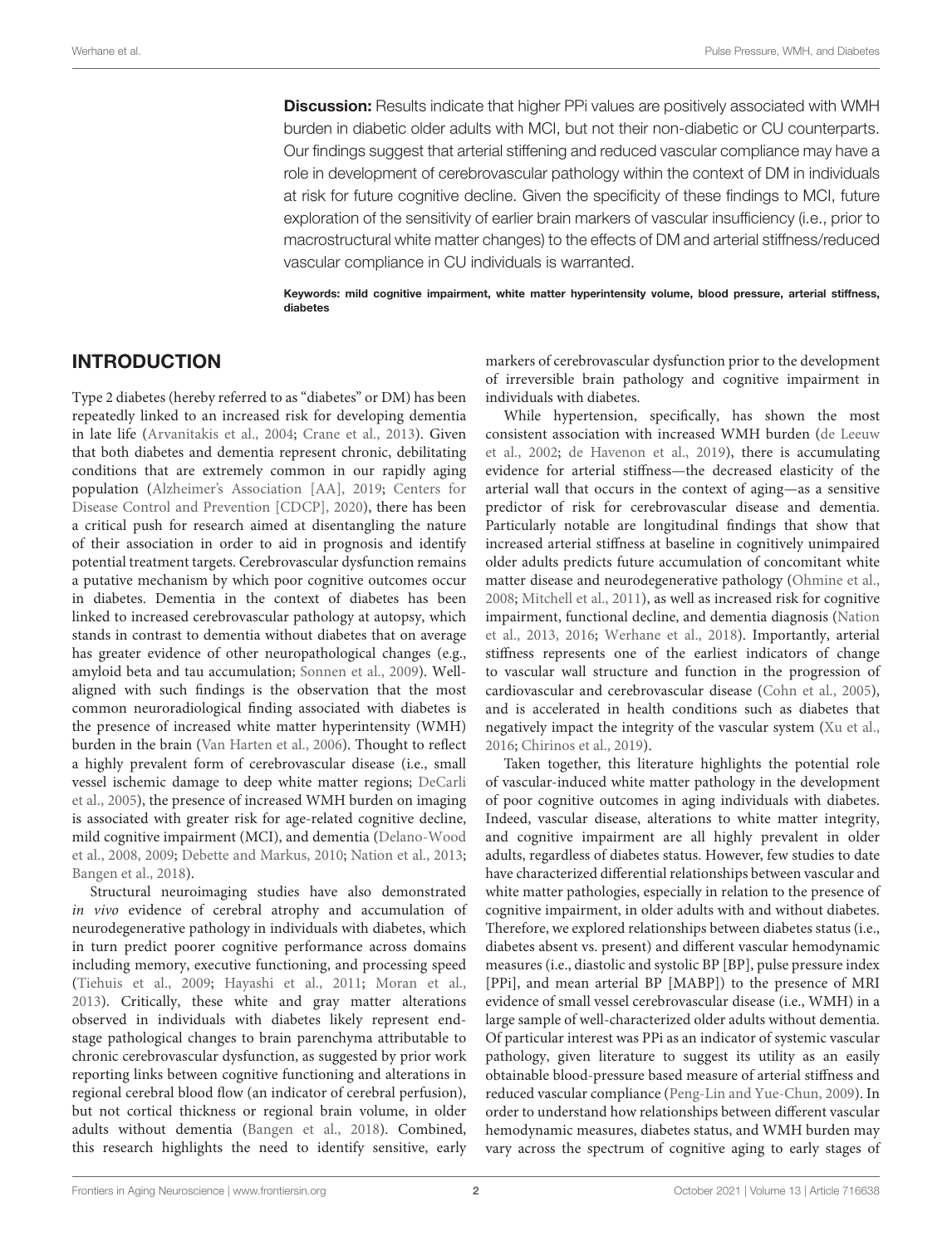cognitive impairment, these variables were examined in both cognitively unimpaired older adults as well as those with a diagnosis of MCI.

We hypothesized the following: (1) greater arterial stiffness, as indicated by greater PPi values, would predict greater WMH volume on neuroimaging across cognitive groups, and (2) any observed relationship would be more pronounced in individuals with MCI versus cognitively unimpaired. Additionally, we also predicted that (3) older adults with both diabetes and greater arterial stiffening would demonstrate greater white matter pathology burden compared to those with one or no risk factors (i.e., no diabetes and/or reduced arterial stiffening); and (4) this interactive effect will be observed to a lesser extent in older adults with no evidence of cognitive impairment (i.e., cognitively unimpaired [CU] older adults). These hypotheses were evaluated using data from the Alzheimer's Disease Neuroimaging Initiative (ADNI).

### MATERIALS AND METHODS

### The ADNI Dataset

Data used for the present study were obtained from the ADNI database [\(adni.loni.usc.edu\)](http://adni.loni.usc.edu). The ADNI was launched in 2003 by the National Institute on Aging (NIA), the National Institute of Biomedical Imaging and Bioengineering (NIBIB), the Food and Drug Administration (FDA), private pharmaceutical companies and non-profit organizations. The main goal of ADNI has been to determine whether MRI, PET, other biological markers, and clinical and neuropsychological assessment can be combined to measure the progression of MCI and early AD. The Principal Investigator of ADNI is Michael W. Weiner, MD, VA Medical Center and University of California – San Francisco. ADNI is the result of efforts of many co-investigators from a broad range of academic institutions and private corporations, and participants have been recruited from over 50 sites across the United States and Canada. ADNI has been followed by ADNI-GO and ADNI-2. Subjects originally recruited for ADNI-1 and ADNI-GO had the option to be followed in ADNI-2. Data used in the present study were acquired in ADNI-2. For up-to-date information, see [www.adni-info.org.](http://www.adni-info.org)

### **Participants**

The sample comprised 559 dementia-free older adults with or without MCI from ADNI. All participants were between the ages of 55 and 90 years old, had completed at least six years of education, were fluent in Spanish or English, and were free of any significant neurological or psychiatric disease. Information about each participant's medical history and medications was collected at baseline. All participants underwent neuropsychological testing and brachial BP assessment at baseline. Full criteria for ADNI eligibility and diagnostic classifications are described in detail at [http://www.adni-info.org/](http://www.adni-info.org/Scientists/ADNIGrant/ProtocolSummary.aspx) [Scientists/ADNIGrant/ProtocolSummary.aspx.](http://www.adni-info.org/Scientists/ADNIGrant/ProtocolSummary.aspx)

Participant selection was as follows: Of the 2,952 ADNI participants who completed neuropsychological assessment, 2,393 participants were identified as having no dementia at baseline based on ADNI's criteria for dementia. Consistent with previous work, we excluded individuals with functional dependence (based on a Functional Assessment Questionnaire [FAQ] score  $> 5$ ] to ensure that that the final study sample consisted of older adults who could independently complete their activities of daily living (e.g., [Thomas et al.,](#page-11-5) [2017;](#page-11-5) [Werhane](#page-11-3) [et al.,](#page-11-3) [2018\)](#page-11-3). Of this sample, 559 participants had available WMH volume data. Within this subsample, the comprehensive neuropsychological criteria for MCI [\(Jak et al.,](#page-10-18) [2009;](#page-10-18) [Bondi](#page-10-19) [et al.,](#page-10-19) [2014\)](#page-10-19) were used to identify cognitive status, yielding a final analytic sample of 322 CU older adults and 237 with MCI. Participants were then classified as either diabetic (DM+;  $CU = 43$ ,  $MCI = 34$ ) or non-diabetic ( $DM -$ ;  $CU = 279$ ;  $MCI = 203$ ) based on their self-reported diabetes diagnosis, presence of glucose-lowering agents in their medical history, and/or fasting blood glucose above American Diabetes Association cutoff values for a diagnosis of diabetes (i.e., > 125 mg/dL). Consistent with our previous work in ADNI [\(Thomas et al.,](#page-11-6) [2020\)](#page-11-6), the following search terms were used to identify participants with DM at their initial study visit from medical history: diabetes, diabetic, insulin, insulin-dependent diabetes mellitus, and non-insulin dependent diabetes mellitus.

### White Matter Imaging

All participants underwent baseline MR imaging from which total WMH volume was derived. A detailed description of ADNI MR imaging data acquisition and processing can be found online<sup>[1](#page-2-0)</sup>. Briefly, participants were scanned using a 3T MRI scanner. A T1-weighted sequence was acquired using the following parameters:  $TR = 2300$  ms;  $TE = 2.98$  ms; TI = 900 ms; 170 sagittal slices; within plane FOV =  $256 \times 240$ mm<sup>2</sup>; voxel size =  $1.1 \times 1.1 \times 1.2$  mm<sup>3</sup>; flip angle = 9; bandwidth = 240 Hz/pix. T2 FLAIR scans were also obtained using an echo-planar imaging sequence with the following parameters:  $TR = 9000ms$ ;  $TE = 90ms$ ;  $TI = 2500ms$ ;  $42$  slices at a thickness 5 mm. T1-weighted and T2 FLAIR scans were both pre-processed through a standardized pipeline and coregistered using cross-correlation. Brain and non-brain tissues were separated via skull-stripping. WMHs were detected using the previously validated, semi-automated Bayesian Markov-Random Field (MRF) method [\(DeCarli et al.,](#page-10-20) [1999\)](#page-10-20). The skullstripped T1-weighted image was then non-linearly aligned to a minimum deformation template (MDT), to which the T1, T2 FLAIR, and map of ground-truth FLAIR-based WMH pixels were then warped using the non-linear alignment.

### Blood Pressure Assessment

Seated brachial artery systolic and diastolic BPs were obtained from ADNI participants at their initial study visit. PPi values were calculated for each participant by dividing pulse pressure values (systolic BP – diastolic BP) by systolic BP. PPi allows for the evaluation of the effects of pulse pressure, a common proxy for arterial stiffening, while also removing the effects of systolic pressure. This measure was derived to help disambiguate the potential effects of arterial stiffening versus hypertension in

<span id="page-2-0"></span><sup>1</sup><http://adni.loni.usc.edu/methods/mri-tool/mri-acquisition/>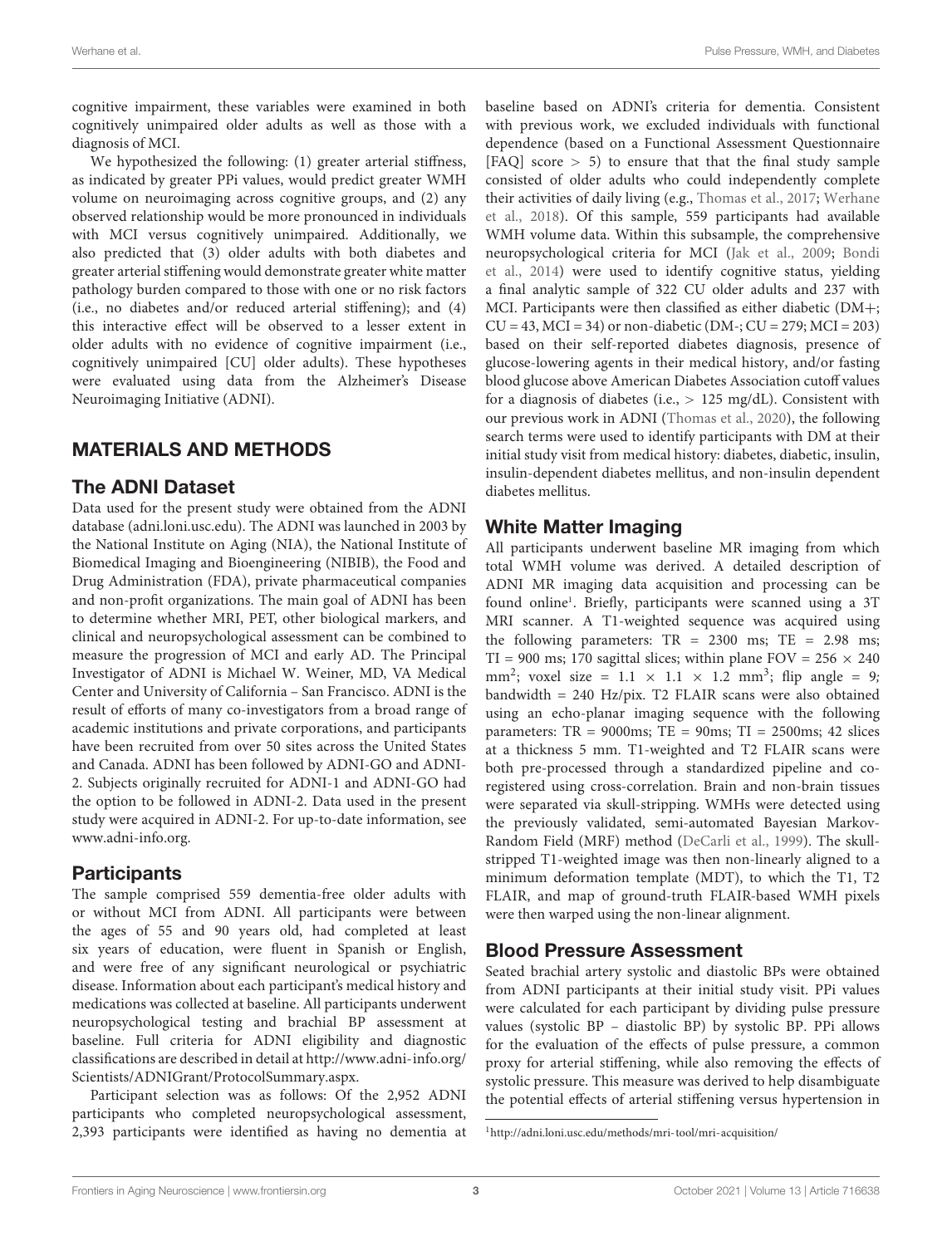

study findings, and allows for the improved evaluation of arterial stiffness and vascular compliance in the context of pathological vascular aging [\(Peng-Lin and Yue-Chun,](#page-10-17) [2009\)](#page-10-17). Mean arterial pressure was calculated as diastolic pressure plus one-third the pulse pressure. All arterial BP measurements were taken using a calibrated mercury sphygmomanometer and BP cuff. BP readings were taken from the dominant arm while the participant was in a seated position, with their forearm held horizontally at the level of the fourth intercostal space at the sternum (i.e., the level of the heart).

### Statistical Analyses

<span id="page-3-0"></span>BP or MABP (interaction  $ps > 0.05$ ).

Demographic and clinical characteristics by diabetes and cognitive status were examined using linear regression and chisquare tests for continuous and categorical variables, respectively. Hierarchical multiple linear regression was used in order to assess the independent and interactive effects of diabetes status and each vascular hemodynamic measure on total WMH volume within the overall and then within cognitive normal and MCI groups, separately. Parameters of interest in the models included vascular hemodynamic variables (systolic BP, diastolic BP, PPi, and MABP; all continuous and mean centered) and diabetes status (dichotomous; type 2 diabetes absent/present). The outcome of interest was total WMH volumes (continuous), which was logtransformed in order to improve distributional normality. At the first level of each model, age, sex, BMI, amyloid beta 1- 42 positivity [\(Hansson et al.,](#page-10-21) [2018\)](#page-10-21), apolipoprotein E (APOE) ε4 status, and intracranial volume were all entered given wellestablished associations with vascular aging and WMH volume in the literature. Diabetes status, a vascular hemodynamic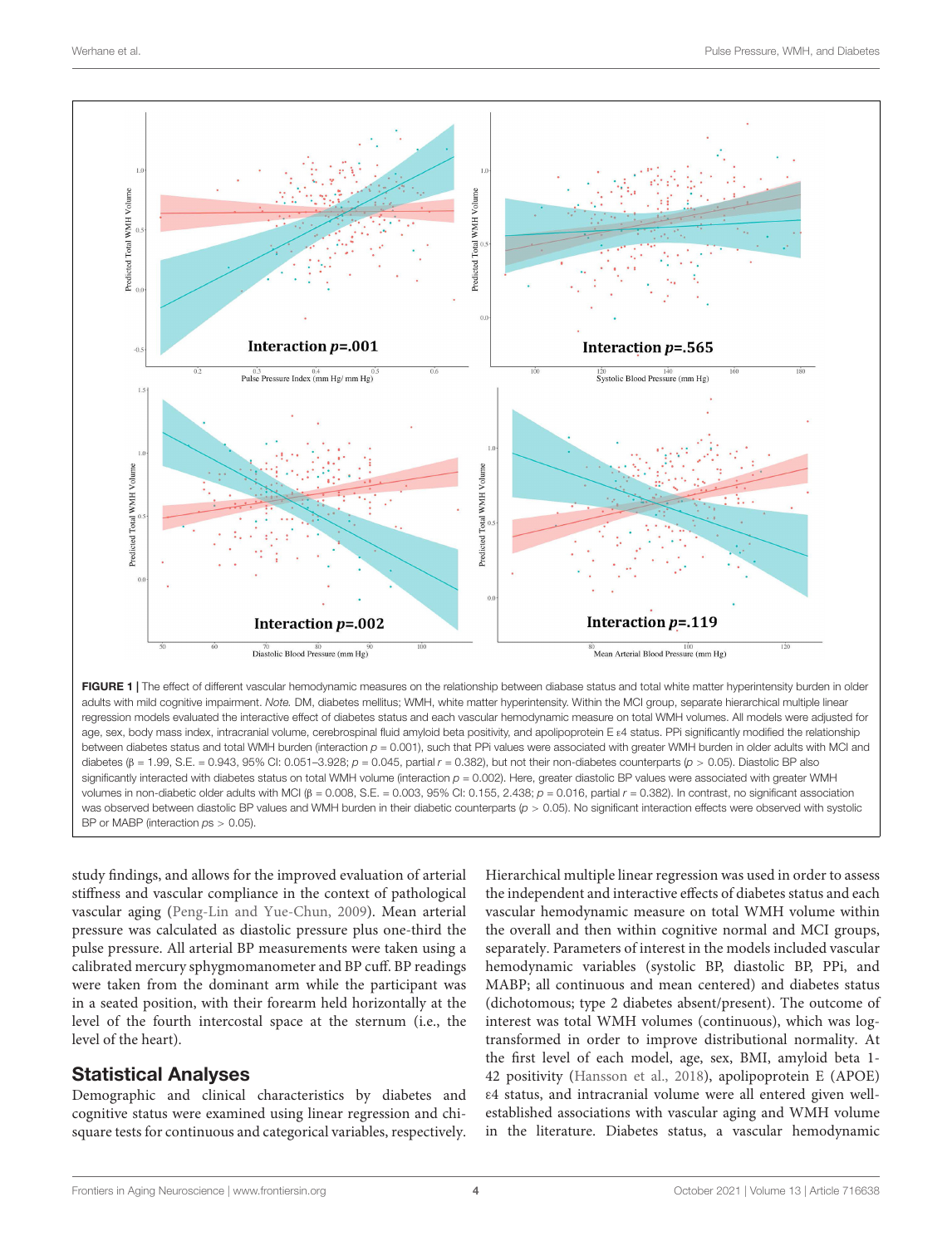variable, and their interaction term were then entered on the second level. Again, separate models were generated for each vascular hemodynamic measure, stratified by cognitive status. Effect sizes were indexed semi-partial r values. The Bonferroni method was used to control for familywise error inflation due to multiple comparisons (statistical significance threshold:  $p < 0.05/8$ ; Bonferroni corrected p-value = 0.006). All analyses were performed using R Studio Version 1.1.453 (2009-2018 RStudio, Inc.).

### RESULTS

Participant demographics and clinical characteristics are presented in **[Table 1](#page-5-0)**. The mean age of the overall sample was 72.4 years (SD: 6.94 years; range: 55.1 to 91.4 years). Mean physiological (i.e., BP [systolic, diastolic], arterial stiffness,  $MABP$ ) and psychometric scores were in the non-clinical range<sup>[2](#page-4-0)</sup> both across the entire sample and within diabetes status groups, confirming that the sample was generally healthy with respect to vascular, psychiatric, cognitive, and functional symptomatology. Diabetes status did not significantly differ by cognitive group (CU vs. MCI,  $p = 0.591$ ). The bivariate association between DM status and WMH burden was not significant in the overall sample; however, a significant positive association was observed between diabetes status and WMH burden once covariates were included in an adjusted model ( $p = 0.045$ ). Both bivariate and adjusted associations between PPi and WMH burden were not statistically significant in the sample overall, nor within cognitive subgroups ( $ps > 0.05$ ). Within the CU group, participants with diabetes had fewer years of formal education at the level of a statistical trend ( $p = 0.060$ ) and performed more poorly on a brief screen of global cognitive functioning (Mini Mental Status Exam [MMSE];  $p = 0.028$ ) relative to non-diabetic participants. Comparatively, within the MCI group, participants with diabetes on average were significantly younger ( $p = 0.005$ ) and had significantly greater BMI values ( $p < 0.001$ ) relative to those without diabetes. No other significant differences by diabetes status were observed within CU or MCI groups across all other demographic characteristics, parameters of interest (PPi, WMH total volume), or variables related to increased vascular and dementia risk (e.g., BP values, depressive symptomology, everyday functioning, genetic risk for dementia, cerebrospinal fluid amyloid beta positivity).

Separate hierarchical multiple linear regression analyses examined the relationship between diabetes status and each vascular hemodynamic measure (i.e., systolic BP, diastolic BP, MABP, and PPi) on total WMH volume in both CU (**[Table 2](#page-6-0)**) and MCI (**[Table 3](#page-7-0)**) older adults. Covariates included in all models included age, sex, BMI, amyloid beta positivity, APOE ε4 status, and intracranial volume. Within CU older adults, the relationship vascular hemodynamic measures and WMH burden did not vary depending on diabetes status (all interaction  $ps > 0.05$ ). In contrast, within the MCI group, diabetes status significantly interacted with PPi (β = 3.48, 95% CI: 1.52, 5.44;  $p = 0.001$ , partial  $r = 0.226$ ) and diastolic blood pressure ( $\beta = -0.025, 95\%$ ) CI:  $-0.04$ ,  $-0.009$ ;  $p = 0.002$ , semi-partial  $r = -0.202$ ) on total WMH volume (**[Figure 1](#page-3-0)**). Specifically, PPi significantly modified the relationship between diabetes status and total WMH burden (interaction  $p = 0.001$ ), such that PPi values were associated with greater WMH burden in older adults with MCI and diabetes (β = 1.99, S.E. = 0.943, 95% CI: 0.051-3.928; p = 0.045, semi-partial  $r = 0.382$ ), but not their non-diabetes counterparts ( $p > 0.05$ ). In comparison, higher diastolic BP values were associated with greater WMH volumes in non-diabetic older adults with MCI  $(\beta = 0.008, S.E. = 0.003, 95\% \text{ CI: } 0.155, 2.438; p = 0.016, \text{ semi-}$ partial  $r = 0.382$ ), but not their diabetic counterparts ( $p > 0.05$ ). There were no other significant interaction effects observed between other vascular hemodynamic measures (i.e., systolic BP, MABP) and diabetes status on total WMH burden in older adults with MCI.

### **DISCUSSION**

We examined the interactive effects of different vascular hemodynamic measures and diabetes on the white matter hyperintensity burden in a sample of well-characterized older adults with and without MCI. Pulse pressure index, a proxy measure for arterial stiffening and vascular non-compliance, significantly interacted with diabetes status in its association white matter hyperintensity burden, such that cognitively impaired older adults with diabetes and higher PPi values had more extensive white matter hyperintensity pathology compared to those with one or no vascular risk factors. Interestingly, these effects were only observed in older adults with MCI, and not their cognitively unimpaired counterparts. Taken together, these findings suggest that arterial stiffening and reduced vascular compliance may have a role in the presence of cerebrovascular pathology in older adults with diabetes who have objective evidence of cognitive impairment, highlighting the need for further research parsing apart the nature of the association between arterial stiffening, white matter hyperintensity burden, and diabetes status on cognitive decline in this potentially highrisk aging subgroup.

The a priori focus of this study was PPi given prior findings using both pulse pressure and PPi as a measure of arterial stiffness and vascular non-compliance [\(Peng-Lin and](#page-10-17) [Yue-Chun,](#page-10-17) [2009;](#page-10-17) [Nation et al.,](#page-10-6) [2013,](#page-10-6) [2015,](#page-10-24) [2016\)](#page-10-14), which have importance to pathological vascular aging within the context of both diabetes and cognitive impairment in late life. We also repeated all primary analyses using other vascular hemodynamic measures (i.e., systolic, diastolic, and mean arterial BP) to determine whether findings were specific to PPi. The pattern of findings observed with PPi were not observed for any other vascular hemodynamic measures, suggesting that increased arterial stiffness, but not other blood pressure measures of vascular risk, may have a unique link to the presence of greater cerebrovascular pathological burden in cognitively symptomatic

<span id="page-4-0"></span><sup>&</sup>lt;sup>2</sup>Clinical cut points: hypertension,  $BP > 140/90$  in older adults < 60 years of age and 150/90 in older adults of  $60 +$  years of age [\(James et al.,](#page-10-22) [2014\)](#page-10-22); functional dependence, FAQ  $\geq$  6 [\(Teng et al.,](#page-11-7) [2010\)](#page-11-7); presence of depressive symptoms, GDS > 9 [\(Yesavage and Sheikh,](#page-11-8) [1986\)](#page-11-8); cognitive impairment, MMSE < 24 [\(Folstein et al.,](#page-10-23) [1975\)](#page-10-23).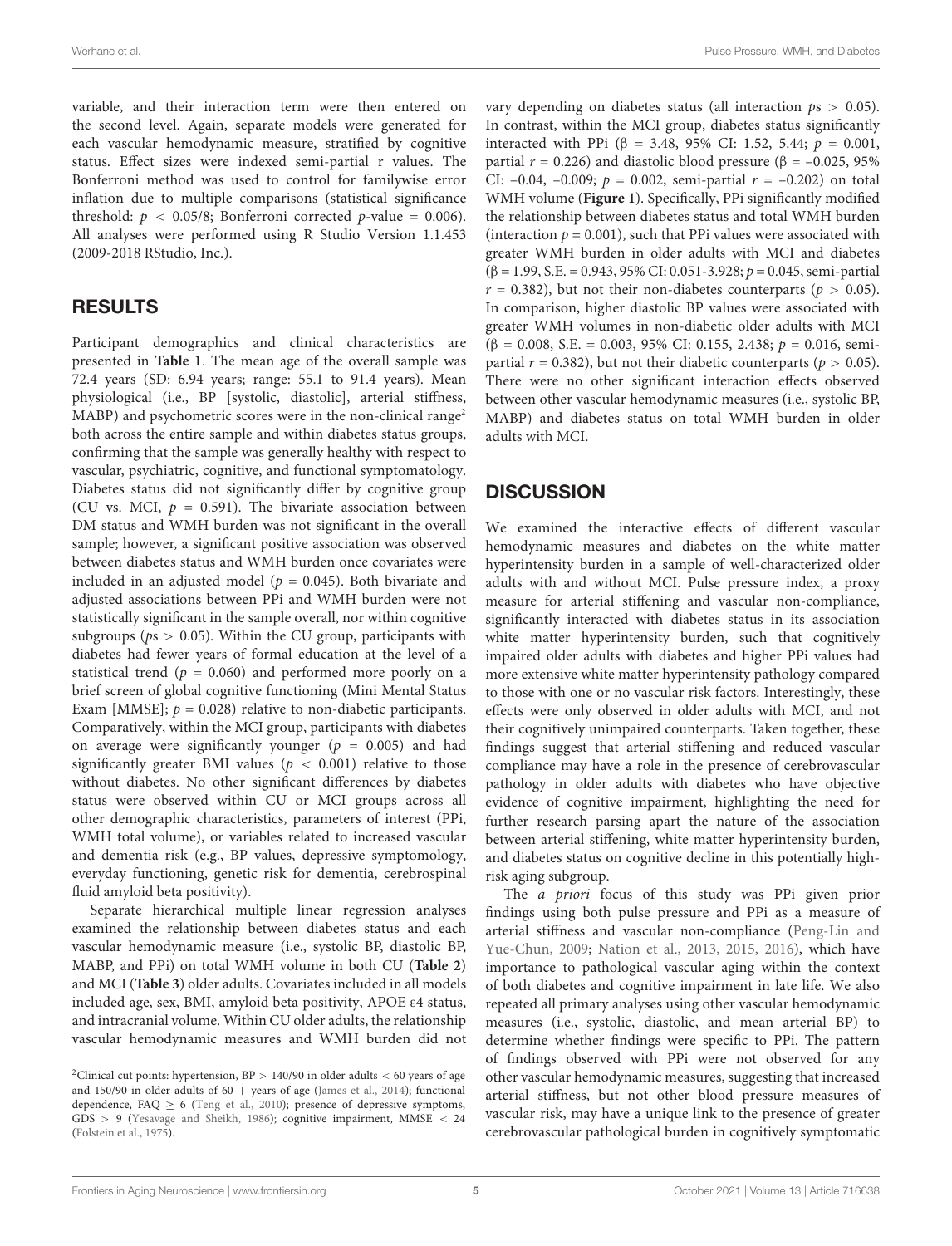<span id="page-5-0"></span>**TABLE 1** | Sample characteristics by diabetes status and cognitive diagnosis.

|                                             |                     | $DM +$          | DM-             | Differ by DM status? | Differ by cognitive dx?  |  |
|---------------------------------------------|---------------------|-----------------|-----------------|----------------------|--------------------------|--|
| Variable                                    | <b>Cognitive dx</b> | Mean (SD)       | Mean (SD)       | p or $\chi^2$ value  | p or $\chi^2$ value      |  |
| Ν                                           | <b>MCI</b>          | $N = 34$        | $N = 203$       |                      |                          |  |
|                                             | CU                  | $N = 43$        | $N = 279$       |                      |                          |  |
| Age (years)                                 | <b>MCI</b>          | 73.1 (6.89)     | 69.5 (7.41)     | 0.005                | 0.358                    |  |
|                                             | CU                  | 72.0 (6.82)     | 72.2 (6.30)     | 0.852                | $\overline{\phantom{a}}$ |  |
| Education (years)                           | <b>MCI</b>          | 16.4 (2.54)     | 15.7 (3.05)     | 0.182                | 0.055                    |  |
|                                             | CU                  | 16.5 (2.52)     | 15.7 (2.50)     | 0.060                | $\overline{\phantom{a}}$ |  |
| Sex (% male)                                | <b>MCI</b>          | 69.23%          | 53.55%          | 0.129                | 0.168                    |  |
|                                             | CU                  | 58.62%          | 48.46%          | 0.297                | $\overline{\phantom{a}}$ |  |
| Systolic BP (mm Hg)                         | <b>MCI</b>          | 137.3 (16.27)   | 135.1 (19.80)   | 0.490                | 0.320                    |  |
|                                             | CU                  | 135.6 (16.96)   | 134.2 (14.14)   | 0.781                | $\overline{\phantom{a}}$ |  |
| Diastolic BP (mm Hg)                        | <b>MCI</b>          | 76.0 (9.92)     | 75.4 (10.63)    | 0.736                | 0.383                    |  |
|                                             | CU                  | 75.2 (9.62)     | 74.9 (8.07)     | 0.831                | $\overline{\phantom{a}}$ |  |
| Pulse Pressure Index (mm Hg/mm Hg)          | <b>MCI</b>          | 0.4(0.07)       | 0.4(0.09)       | 0.600                | 0.924                    |  |
|                                             | CU                  | 0.4(0.07)       | 0.4(0.08)       | 0.984                | $\overline{\phantom{a}}$ |  |
| Mean Arterial BP (mm Hg)                    | <b>MCI</b>          | 95.27 (11.50)   | 96.41 (10.32)   | 0.560                | 0.275                    |  |
|                                             | CU                  | 94.9 (98.27)    | 95.4 (10.26)    | 0.774                | $\overline{\phantom{a}}$ |  |
| BMI $(kg/m^2)$                              | <b>MCI</b>          | 27.0 (4.92)     | 31.1(6.36)      | < 0.001              | 0.846                    |  |
|                                             | CU                  | 27.4 (4.77)     | 28.3 (5.70)     | 0.245                | $\overline{\phantom{a}}$ |  |
| <b>GDS Total Score</b>                      | <b>MCI</b>          | 1.6(1.45)       | 2.0(1.62)       | 0.082                | 0.002                    |  |
|                                             | CU                  | 1.3(1.40)       | 1.0(1.02)       | 0.289                | $\qquad \qquad -$        |  |
| MMSE Score                                  | <b>MCI</b>          | 27.8 (1.80)     | 27.8 (1.94)     | 0.968                | < 0.001                  |  |
|                                             | CU                  | 28.9 (1.20)     | 28.4 (2.18)     | 0.028                | $\qquad \qquad -$        |  |
| <b>FAQ Score</b>                            | <b>MCI</b>          | 3.6(4.30)       | 4.0(4.33)       | 0.642                | < 0.001                  |  |
|                                             | CU                  | 0.6(1.15)       | 0.58(1.16)      | 0.973                | $\qquad \qquad -$        |  |
| APOE $\epsilon$ 4 status (% $\epsilon$ 4 +) | <b>MCI</b>          | 50.00%          | 51.66%          | 0.977                | < 0.001                  |  |
|                                             | CU                  | 44.83%          | 34.81%          | 0.092                | $\overline{\phantom{0}}$ |  |
| CSF amyloid beta (% positive)               | <b>MCI</b>          | 65.38%          | 65.88%          | 0.960                | < 0.001                  |  |
|                                             | CU                  | 37.93%          | 36.18%          | 0.851                | $\overline{\phantom{0}}$ |  |
| WMH total volume <sup>t</sup>               | <b>MCI</b>          | 0.6(0.66)       | 0.6(0.48)       | 0.138                | < 0.001                  |  |
|                                             | CU                  | 0.5(0.45)       | 0.4(0.49)       | 0.256                | $\overline{\phantom{0}}$ |  |
| ICV                                         | <b>MCI</b>          | 1405.9 (142.10) | 1417.0 (147.02) | 0.178                | 0.125                    |  |
|                                             | CU                  | 1393.1 (129.20) | 1367.8 (132.50) | 0.235                | $\qquad \qquad -$        |  |

Abbreviations: DM, diabetes mellitus; dx, diagnosis; MCI, mild cognitive impairment; CU, cognitively unimpaired; BP, blood pressure; BMI, body mass index; CDR, clinical dementia rating; GDS, Geriatric Depression Scale; MMSE, Mini Mental State Exam; FAQ, Functional Assessment Questionnaire; APOE, apolipoprotein E; WMH, white matter hyperintensity; ICV, intracranial volume.

 $\dagger$ This variable was log-transformed in order to improve the normality of the distribution. Bold values indicate for  $p > 0.05$ .

older adults with diabetes. While diastolic BP was observed to significantly modify the relationship between diabetes and WMH burden, this interaction effect was such that diastolic BP was positively associated with WMH burden in non-diabetic older adults with MCI, but negatively associated (although this was statistically non-significant) with WMH burden in their diabetic counterparts. A possible explanation for this unexpected finding is that the etiology of high vs. low diastolic BP values in older adults with and without diabetes differs. For example, while high diastolic BP likely reflects general hypertension in older adults without diabetes, low diastolic blood pressure values could be more indicative of cardiac dysfunction and associated with the greater prevalence of isolated systolic hypertension due to arterial stiffening in older adults with diabetes [\(Franklin et al.,](#page-10-25) [2011\)](#page-10-25). This would represent an intriguing area for further exploration in

future studies that are well-equipped to explore associations with diastolic BP and other health and brain aging variables in older adults with and without diabetes. Findings from such work would help inform how diastolic BP contributes to neurocognitive aging in an often medically complex clinical population (i.e., older adults with diabetes and cognitive impairment).

There are a variety of vascular risk factors (e.g., hypertension, atherosclerosis, hyperlipidemia, metabolic syndrome, diabetes) that have been linked to pathological brain aging processes, such as evidence of cerebrovascular disease on neuroimaging (e.g., white matter hyperintensity burden, altered cerebral perfusion), neuropathological changes on brain autopsy, cognitive impairment, and functional decline [\(Arvanitakis et al.,](#page-9-0) [2004;](#page-9-0) [de la Torre,](#page-10-26) [2010;](#page-10-26) [Crane et al.,](#page-10-0) [2013;](#page-10-0) [Bangen et al.,](#page-10-7) [2018;](#page-10-7) [Werhane et al.,](#page-11-3) [2018;](#page-11-3) [Thomas et al.,](#page-11-6) [2020\)](#page-11-6). There is a growing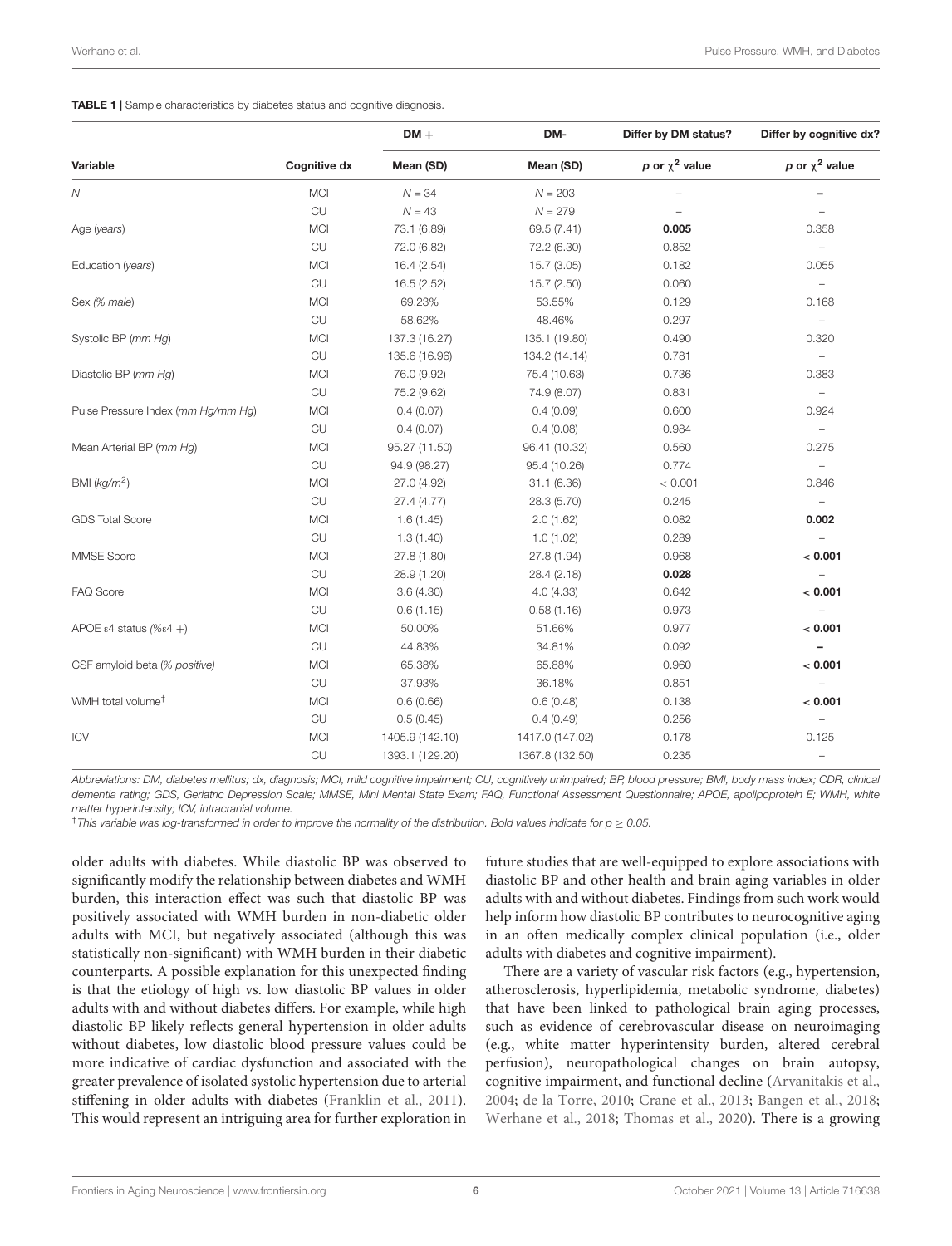| <b>TABLE 2</b>   Final Multiple Linear Regression Models for CU Older Adults. |  |
|-------------------------------------------------------------------------------|--|
|-------------------------------------------------------------------------------|--|

|                                 | <b>Estimate</b> |       |                 | SE t-value p-value 95%Cl |                       | Semi-partial r |
|---------------------------------|-----------------|-------|-----------------|--------------------------|-----------------------|----------------|
| Intercept                       | $-3.827$        |       |                 | $0.521 - 7.343 < 0.001$  | $-4.853,$<br>$-2.802$ |                |
| <b>DM</b>                       | 0.373           | 0.686 | 0.544           | 0.587                    | $-0.977.$<br>1.723    | 0.031          |
| SYS BP                          | 0.004           |       | $0.002$ $2.520$ | 0.012                    | 0.001,<br>0.007       | 0.141          |
| SYS BP x DM -0.002 0.005 -0.328 |                 |       |                 | 0.743                    | $-0.012$ ,<br>0.008   | $-0.019$       |
| Age                             | 0.025           | 0.004 | 6.499           | < 0.001                  | 0.017,<br>0.032       | 0.345          |
| Gender                          | 0.158           | 0.063 | 2.528           | 0.012                    | 0.035,<br>0.281       | 0.142          |
| <b>BMI</b>                      | 0.007           | 0.005 | 1.312           | 0.191                    | $-0.003,$<br>0.017    | 0.074          |
| CSF $AB +$                      | 0.174           | 0.055 | 3.145           | 0.002                    | 0.065.<br>0.282       | 0.175          |
| $APOE \varepsilon 4 +$          | $-0.019$        |       | $0.055 - 0.343$ | 0.732                    | $-0.127$ ,<br>0.089   | $-0.019$       |
| <b>ICV</b>                      | 0.001           | 0.000 | 4.813           | < 0.001                  | 0.001,<br>0.002       | 0.263          |

#### Diastolic Blood Pressure

|                        | Estimate |       |                 | SE t-value p-value 95%CI |                      | Semi-partial r |
|------------------------|----------|-------|-----------------|--------------------------|----------------------|----------------|
| Intercept              | $-3.950$ |       | $0.548 - 7.202$ | < 0.001                  | $-5.029$<br>$-2.870$ |                |
| <b>DM</b>              | 0.414    | 0.668 | 0.619           | 0.536                    | $-0.901,$<br>1.729   | 0.035          |
| DIA BP                 | 0.006    | 0.003 | 2.249           | 0.025                    | $0.001$ ,<br>0.012   | 0.126          |
| DIA BP x DM            | $-0.004$ |       | $0.009 - 0.398$ | 0.691                    | $-0.021$ ,<br>0.014  | $-0.023$       |
| Age                    | 0.028    | 0.004 | 7.182           | < 0.001                  | 0.020,<br>0.035      | 0.377          |
| Gender                 | 0.173    | 0.063 | 2.748           | 0.006                    | 0.049.<br>0.296      | 0.154          |
| <b>BMI</b>             | 0.006    | 0.005 | 1.187           | 0.236                    | $-0.004$ ,<br>0.016  | 0.067          |
| CSF $AB +$             | 0.158    | 0.056 | 2.826           | 0.005                    | 0.048,<br>0.268      | 0.158          |
| $APOE \varepsilon 4 +$ | $-0.007$ |       | $0.055 - 0.132$ | 0.895                    | $-0.116$ ,<br>0.101  | $-0.007$       |
| <b>ICV</b>             | 0.001    | 0.000 | 4.723           | < 0.001                  | $0.001$ ,<br>0.002   | 0.258          |

#### Mean Arterial Blood Pressure

|             | Estimate |       |                 | SE t-value p-value         | 95%CI                 | Semi-partial r |
|-------------|----------|-------|-----------------|----------------------------|-----------------------|----------------|
| Intercept   | $-4.067$ |       |                 | $0.546 - 7.444 \leq 0.001$ | $-5.142.$<br>$-2.992$ |                |
| <b>DM</b>   | 0.493    | 0.820 | 0.601           | 0.548                      | $-1.120.$<br>2.105    | 0.034          |
| <b>MARP</b> | 0.007    |       | 0.003 2.781     | 0.006                      | 0.002,<br>0.012       | 0.156          |
| MARP x DM   | $-0.004$ |       | $0.009 - 0.418$ | 0.676                      | $-0.021.$<br>0.013    | $-0.024$       |

(Continued)

#### <span id="page-6-0"></span>TABLE 2 | (Continued)

| <b>Mean Arterial Blood Pressure</b> |                 |           |          |         |                    |                |  |  |  |
|-------------------------------------|-----------------|-----------|----------|---------|--------------------|----------------|--|--|--|
|                                     | <b>Estimate</b> | <b>SE</b> | t-value  | p-value | 95%CI              | Semi-partial r |  |  |  |
| Age                                 | 0.026           | 0.004     | 7.030    | < 0.001 | 0.019.<br>0.034    | 0.370          |  |  |  |
| Gender                              | 0.169           | 0.062     | 2.698    | 0.007   | 0.046,<br>0.291    | 0.151          |  |  |  |
| <b>BMI</b>                          | 0.006           | 0.005     | 1.134    | 0.258   | $-0.004.$<br>0.016 | 0.064          |  |  |  |
| CSF $AB +$                          | 0.159           | 0.056     | 2.853    | 0.005   | 0.049.<br>0.268    | 0.159          |  |  |  |
| $APOE \epsilon 4 +$                 | $-0.013$        | 0.055     | $-0.244$ | 0.808   | $-0.121$<br>0.095  | $-0.014$       |  |  |  |
| <b>ICV</b>                          | 0.001           | 0.000     | 4.764    | < 0.001 | 0.001,<br>0.002    | 0.260          |  |  |  |

### Pulse Pressure Index

|                               | <b>Estimate</b> | <b>SE</b> |                 | t-value p-value | 95%CI                 | Semi-partial r |
|-------------------------------|-----------------|-----------|-----------------|-----------------|-----------------------|----------------|
| Intercept                     | $-3.464$        | 0.509     | $-6.801$        | < 0.001         | $-4.466,$<br>$-2.462$ |                |
| <b>DM</b>                     | 0.139           | 0.482     | 0.289           | 0.773           | $-0.810,$<br>1.089    | 0.016          |
| PPi                           | 0.155           | 0.378     | 0.409           | 0.683           | $-0.590,$<br>0.899    | 0.023          |
| PPi x DM                      | 0.011           | 1.080     | 0.010           | 0.992           | $-2.113$<br>2.135     | 0.001          |
| Age                           | 0.025           | 0.004     | 6.380           | < 0.001         | 0.018<br>0.033        | 0.340          |
| Gender                        | 0.158           | 0.063     | 2.489           | 0.013           | 0.033,<br>0.283       | 0.140          |
| <b>BMI</b>                    | 0.008           | 0.005     | 1.556           | 0.121           | $-0.002$ ,<br>0.018   | 0.088          |
| CSF $AB +$                    | 0.186           | 0.056     | 3.331           | 0.001           | 0.076,<br>0.295       | 0.185          |
| $APOE \varepsilon 4 + -0.012$ |                 |           | $0.056 - 0.212$ | 0.832           | $-0.121$ ,<br>0.098   | $-0.012$       |
| <b>ICV</b>                    | 0.001           | 0.000     | 4.775           | < 0.001         | $0.001$ ,<br>0.002    | 0.261          |

Abbreviations: DM, diabetes; SYS, systolic; DIA, diastolic; BP, blood pressure; MABP, mean arterial blood pressure; PPi, pulse pressure index; BMI, body mass index; CSF A $\beta$  +, cerebrospinal fluid amyloid beta positivity; APOE  $\varepsilon$ 4 +, apolipoprotein E ε4 positivity; ICV, intracranial volume. Bold values indicate for  $p \ge 0.05$ .

body of evidence to suggest a robust association between arterial stiffness and pathological changes associated with advanced age, including gray and white matter degradations, accumulation of AD neuropathology, and cognitive decline [\(Nation et al.,](#page-10-24) [2015;](#page-10-24) [Saji et al.,](#page-10-27) [2016\)](#page-10-27). It is thought that arterial stiffness gives rise to these changes by inducing a deleterious systemic hypertensive state, causing downstream damage to vulnerable microvasculature and associated tissue. The brain is especially susceptible to these effects given the high density and low impedance of its microvasculature, which allows for the increased pulsatile load that occurs in the context of arterial stiffening to deeply penetrate the microvascular bed and cause damage to the vessels (particularly in watershed areas with low perfusion), ultimately leading to chronic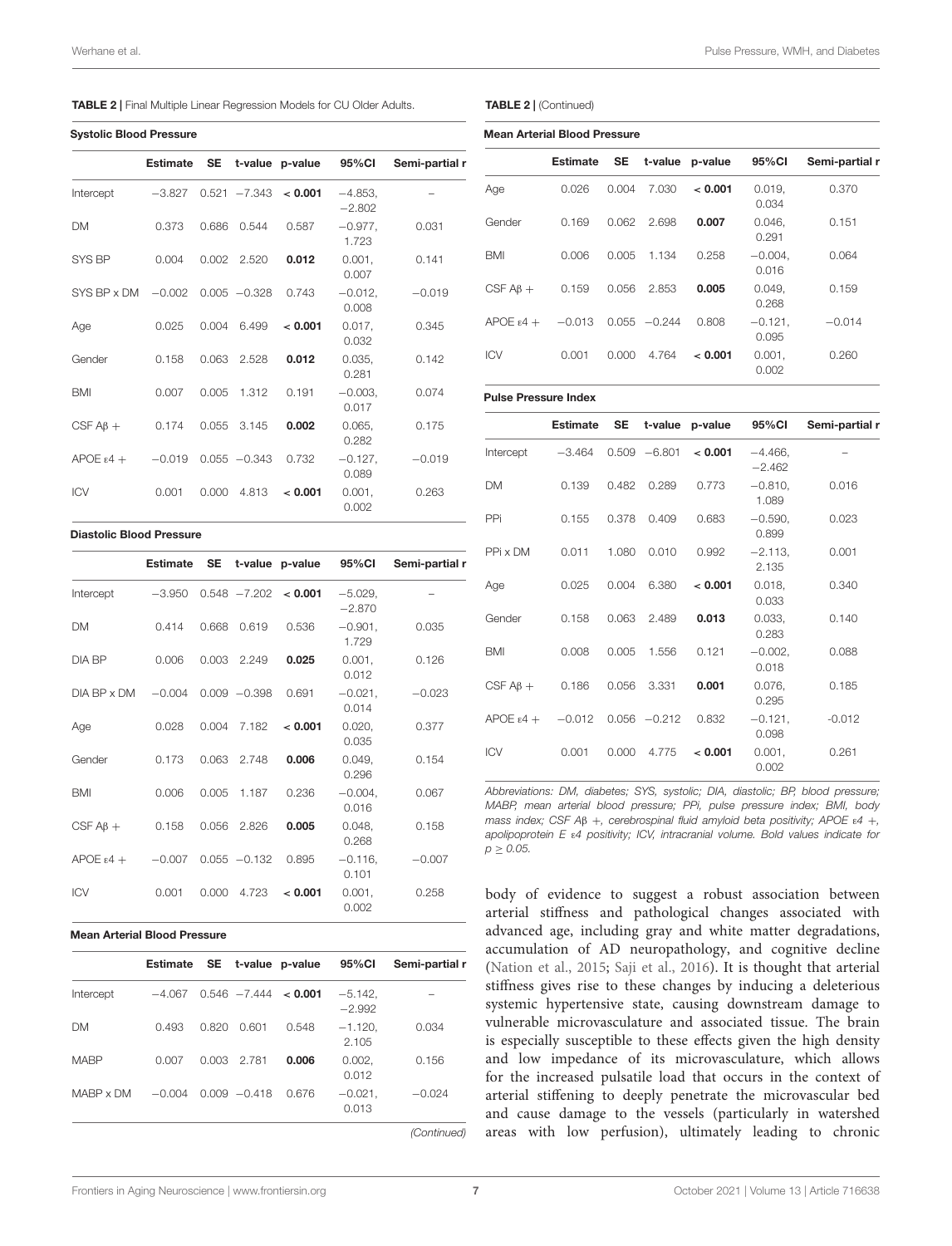#### TABLE 3 | Final Multiple Linear Regression Models for MCI Older Adults.

|  |  | <b>Systolic Blood Pressure</b> |
|--|--|--------------------------------|
|--|--|--------------------------------|

|                        | <b>Estimate</b> | <b>SE</b> |                 | t-value p-value        | 95%CI                  | Semi-partial r |
|------------------------|-----------------|-----------|-----------------|------------------------|------------------------|----------------|
| Intercept              | $-2.420$        |           |                 | $0.584 -4.142 < 0.001$ | $-3.571$ ,<br>$-1.269$ |                |
| <b>DM</b>              | $-0.239$        |           | $0.609 - 0.392$ | 0.696                  | $-1.438.$<br>0.961     | $-0.026$       |
| SYS BP                 | 0.000           | 0.002     | 0.149           | 0.882                  | $-0.004$ ,<br>0.004    | 0.010          |
| SYS BP x DM            | 0.003           | 0.004     | 0.576           | 0.565                  | $-0.006$ ,<br>0.011    | 0.038          |
| Age                    | 0.030           | 0.005     | 6.577           | < 0.001                | 0.021,<br>0.039        | 0.400          |
| Gender                 | 0.061           | 0.074     | 0.825           | 0.410                  | $-0.085,$<br>0.208     | 0.055          |
| <b>BMI</b>             | $-0.010$        |           | $0.006 - 1.690$ | 0.092                  | $-0.021$ ,<br>0.002    | $-0.111$       |
| CSF $AB +$             | 0.122           | 0.069     | 1.773           | 0.078                  | $-0.014$ ,<br>0.257    | 0.117          |
| $APOE \varepsilon 4 +$ | $-0.055$        |           | $0.066 - 0.829$ | 0.408                  | $-0.185$ ,<br>0.076    | $-0.055$       |
| <b>ICV</b>             | 0.001           | 0.000     | 2.839           | 0.005                  | 0.000,<br>0.001        | 0.185          |

#### Diastolic Blood Pressure

|                        |          |       |                 | Estimate SE t-value p-value 95%CI |                       | Semi-partial r |
|------------------------|----------|-------|-----------------|-----------------------------------|-----------------------|----------------|
| Intercept              | $-2.894$ |       | $0.585 - 4.950$ | < 0.001                           | $-4.046,$<br>$-1.742$ |                |
| <b>DM</b>              | 1.975    | 0.605 | 3.264           | 0.001                             | 0.783,<br>3.167       | 0.212          |
| DIA BP                 | 0.007    | 0.003 | 2.243           | 0.026                             | $0.001$ ,<br>0.013    | 0.147          |
| DIA BP x DM            | $-0.025$ |       | $0.008 - 3.105$ | 0.002                             | $-0.04$ ,<br>$-0.009$ | $-0.202$       |
| Age                    | 0.030    | 0.004 | 6.977           | < 0.001                           | 0.022,<br>0.039       | 0.420          |
| Gender                 | 0.060    | 0.074 | 0.809           | 0.419                             | $-0.086$ ,<br>0.205   | 0.054          |
| <b>BMI</b>             | $-0.010$ |       | $0.006 - 1.695$ | 0.092                             | $-0.021,$<br>0.002    | $-0.112$       |
| $CSF AB +$             | 0.090    | 0.068 | 1.333           | 0.184                             | $-0.043,$<br>0.223    | 0.088          |
| $APOE \varepsilon 4 +$ | $-0.051$ |       | $0.065 -0.797$  | 0.426                             | $-0.179$<br>0.076     | $-0.053$       |
| <b>ICV</b>             | 0.001    | 0.000 | 2.809           | 0.005                             | 0.000,<br>0.001       | 0.183          |

#### Mean Arterial Blood Pressure

|             |          |       |                 | Estimate SE t-value p-value 95%CI |                       | Semi-partial r |
|-------------|----------|-------|-----------------|-----------------------------------|-----------------------|----------------|
| Intercept   | $-2.792$ |       |                 | $0.603 - 4.632 < 0.001$           | $-3.980.$<br>$-1.604$ |                |
| <b>DM</b>   | 1.232    |       | 0.720 1.712     | 0.088                             | $-0.186.$<br>2.650    | 0.113          |
| <b>MARP</b> | 0.005    | 0.003 | 1.509           | 0.133                             | $-0.001.$<br>0.011    | 0.100          |
| MARP x DM   | $-0.012$ |       | $0.008 - 1.567$ | 0.119                             | $-0.027,$<br>0.003    | $-0.103$       |

(Continued)

<span id="page-7-0"></span>

|  | <b>TABLE 3</b>   (Continued) |
|--|------------------------------|
|--|------------------------------|

| <b>Mean Arterial Blood Pressure</b> |                 |       |                 |                 |                     |                |  |  |
|-------------------------------------|-----------------|-------|-----------------|-----------------|---------------------|----------------|--|--|
|                                     | <b>Estimate</b> | SE    |                 | t-value p-value | 95%CI               | Semi-partial r |  |  |
| Age                                 | 0.029           | 0.004 | 6.629           | < 0.001         | 0.021,<br>0.038     | 0.403          |  |  |
| Gender                              | 0.063           | 0.075 | 0.843           | 0.400           | $-0.084.$<br>0.210  | 0.056          |  |  |
| <b>BMI</b>                          | $-0.009$        |       | $0.006 - 1.608$ | 0.109           | $-0.021$ ,<br>0.002 | $-0.106$       |  |  |
| CSF $AB +$                          | 0.107           | 0.068 | 1.564           | 0.119           | $-0.028.$<br>0.242  | 0.103          |  |  |
| $APOE \epsilon 4 +$                 | $-0.049$        |       | $0.066 - 0.745$ | 0.457           | $-0.178.$<br>0.080  | $-0.049$       |  |  |
| <b>ICV</b>                          | 0.001           | 0.000 | 2.851           | 0.005           | 0.000,<br>0.001     | 0.186          |  |  |

#### Pulse Pressure Index

|                               | <b>Estimate</b> | <b>SE</b> |                 | t-value p-value         | 95%CI                 | Semi-partial r |
|-------------------------------|-----------------|-----------|-----------------|-------------------------|-----------------------|----------------|
| Intercept                     | $-2.042$        |           |                 | $0.549 - 3.722 < 0.001$ | $-3.123$<br>$-0.961$  |                |
| <b>DM</b>                     | $-1.398$        |           | $0.439 - 3.184$ | 0.002                   | $-2.263$<br>$-0.533$  | $-0.207$       |
| PPi                           | $-0.952$        |           | $0.447 - 2.130$ | 0.034                   | $-1.832,$<br>$-0.071$ | $-0.140$       |
| PPi x DM                      | 3.480           | 0.994     | 3.501           | 0.001                   | 1.521,<br>5.438       | 0.226          |
| Age                           | 0.033           | 0.004     | 7.301           | < 0.001                 | 0.024,<br>0.041       | 0.436          |
| Gender                        | 0.059           | 0.073     | 0.816           | 0.415                   | $-0.084$<br>0.203     | 0.054          |
| <b>BMI</b>                    | $-0.011$        |           | $0.006 - 1.962$ | 0.051                   | $-0.022$<br>0.000     | $-0.129$       |
| CSF $AB +$                    | 0.098           | 0.067     | 1.457           | 0.146                   | $-0.034$ ,<br>0.230   | 0.096          |
| $APOE \varepsilon 4 + -0.064$ |                 |           | $0.064 - 0.989$ | 0.324                   | $-0.191$ .<br>0.063   | $-0.065$       |
| <b>ICV</b>                    | 0.001           | 0.000     | 2.769           | 0.006                   | 0.000,<br>0.001       | 0.181          |

Abbreviations: DM, diabetes; SYS, systolic; DIA, diastolic; BP, blood pressure; MABP, mean arterial blood pressure; PPi, pulse pressure index; BMI, body mass index; CSF A $\beta$  +, cerebrospinal fluid amyloid beta positivity; APOE  $\varepsilon$ 4 +, apolipoprotein E ε4 positivity; ICV, intracranial volume. Bold values indicate for  $p \ge 0.05$ .

hypoperfusion and ischemia that harms the surrounding brain tissue [\(Watson et al.,](#page-11-9) [2011;](#page-11-9) [Wardlaw et al.,](#page-11-10) [2013;](#page-11-10) [Nation](#page-10-24) [et al.,](#page-10-24) [2015\)](#page-10-24). Evidence in support of this mechanism comes from studies linking arterial stiffening to morphological and functional brain change as early as young and mid-life [\(Tsao et al.,](#page-11-11) [2013;](#page-11-11) [Maillard et al.,](#page-10-28) [2016;](#page-10-28) [Pase et al.,](#page-10-29) [2016\)](#page-10-29), highlighting the chronic, insidious contribution of vascular disease to cognitive aging. Our findings extend this literature by demonstrating that elevated arterial stiffness, as measured by pulse pressure index values, is particularly deleterious in the presence of diabetes and MCI.

While the role of white matter alterations in cognitive aging has long been acknowledged, there is a growing body of evidence highlighting their role in the link between diabetes and late-life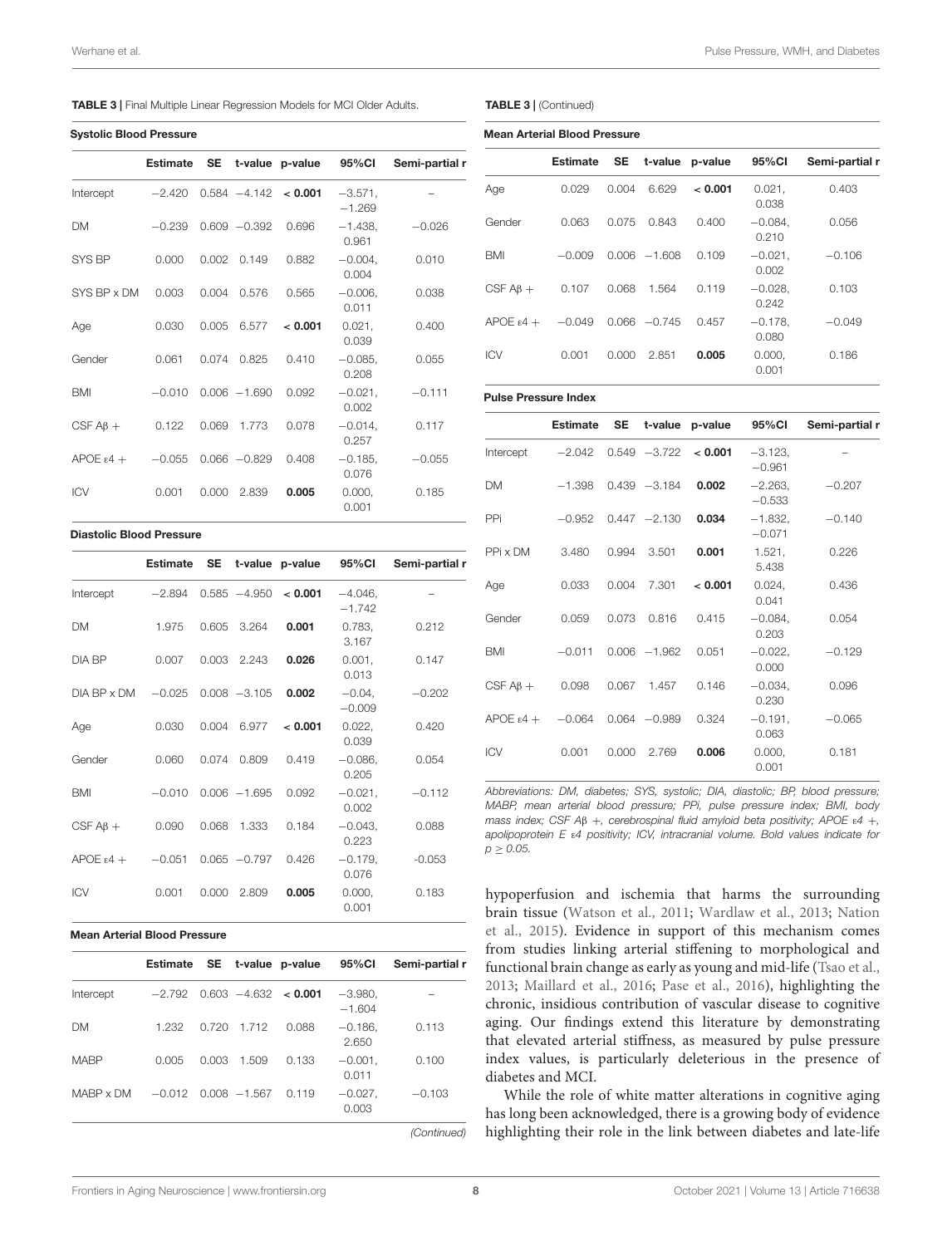cognitive impairment. White matter hyperintensities are more prevalent in populations with increased vascular risk, such as those with diabetes, and several studies have shown that white matter hyperintensity burden predicts cognitive impairment and MCI in older adults [\(DeCarli et al.,](#page-10-30) [1995;](#page-10-30) [Au et al.,](#page-10-31) [2006;](#page-10-31) [Delano-](#page-10-3)[Wood et al.,](#page-10-3) [2008,](#page-10-3) [2009;](#page-10-4) [Silbert et al.,](#page-11-12) [2008,](#page-11-12) [2009;](#page-10-32) [Bangen et al.,](#page-10-7) [2018\)](#page-10-7), more rapid cognitive decline within at-risk populations [\(Tosto et al.,](#page-11-13) [2014\)](#page-11-13), and the onset and progression of incident AD dementia [\(Wolf et al.,](#page-11-14) [2000;](#page-11-14) [Brickman et al.,](#page-10-33) [2012;](#page-10-33) [Brickman](#page-10-34) [et al.,](#page-10-34) [2015\)](#page-10-34). Critically, findings from the present study show that, for individuals already at increased risk for developing dementia (i.e., those with MCI), diabetes in the presence of increased systemic vascular pathology is associated with greater white matter hyperintensity burden. Such findings not only suggest that arterial stiffening may contribute to the development of cerebrovascular pathology in at-risk older adults, but moreover underscore its possible utility as an early, potentially modifiable risk factor for cognitive impairment. Given the specificity of these findings to MCI, future exploration of the sensitivity and utility of sensitive brain markers of vascular insufficiency that may precede gross, end stage white matter changes observable on MRI is also warranted, as such markers may allow for the detection of similar interactive effects of arterial stiffness and diabetes within cognitively unimpaired individuals. Such research may lead to a better understanding of the pathophysiological mechanism that underlies the relationship between arterial stiffening and white matter pathogenesis in the context of diabetes, and possible targets for intervention prior to the development of cognitive impairment.

There are several strengths to the present study. This well-characterized older adult sample allowed us to adjust for multiple relevant covariates to increase confidence in the interpretation of the effects of arterial stiffness and diabetes. To this point, we have confidence in the robustness of the reported findings given that they held across various models adjusted for several relevant factors and confounds. We also identified cognitively unimpaired older adults and those with MCI within the ADNI dataset using highly sensitive diagnostic criteria that have shown to be more reliable and stable than the conventional diagnostic criteria for MCI and yield far fewer (∼33%) false positives diagnostic errors [\(Jak et al.,](#page-10-18) [2009;](#page-10-18) [Bondi](#page-10-19) [et al.,](#page-10-19) [2014;](#page-10-19) [Edmonds et al.,](#page-10-35) [2015,](#page-10-35) [2016\)](#page-10-36). However, there are some important limitations to the present study that must also be considered. The ADNI exclusion and inclusion criteria yielded a particularly healthy sample (on average, participants were within recommended ranges clinically for all vascular hemodynamic measures) that likely does not adequately mirror the health status of the general population. Indeed, only 9.5% of our sample met criteria for diabetes which, while comparable to diabetes prevalence in the American population, resulted in a relatively small cell size in our final diabetes analytic sample. This sample may therefore reflect a subsample of older adults with and without diabetes that has relatively reduced chronic disease and vascular risk burden compared to the general population. This more restricted range of vascular risk may also explain why PPi was not associated with WMH in our sample overall. Additionally, our sample was highly educated (average was approximately 16 years of education, while the national average for older adults age  $65 +$  is 13 years [\[Ryan and Bauman,](#page-10-37) [2016\]](#page-10-37)) and homogeneous with respect to race/ethnicity (predominantly White). This is an important caveat this study, particularly given ample literature documenting differences across racial/ethnics groups in diabetes prevalence and outcomes [\(Walker et al.,](#page-11-15) [2016\)](#page-11-15). Thus, our findings may apply only to a demographically specific subpopulation (i.e., highly educated older adults who identify as White and are willing and have access to participate in an Alzheimer's disease study) with a relatively restricted range of vascular disease. Additional research using more diverse, multiethnic epidemiological samples would therefore facilitate an enhanced understanding of how relationships between these variables compare across subpopulations, and moreover clarify important mechanisms that may underlie observed differences across demographic and clinical groups. Additionally, there was limited information available for this sample regarding other risk and protective factors for arterial stiffness and vascular disease (e.g., hemoglobin  $A_{1C}$  levels, disease characteristics, disease management, health behaviors). Thus, replication of these results in a more representative community sample that is well characterized with respect to vascular risk is needed in order to further elucidate the role of arterial stiffness as a predictor of white matter pathology in aging individuals with DM. Finally, our study design was cross-sectional in nature, and thus did not address questions about directionality of these relationships nor how they might evolve over time. Future research that employs multivariate models to explore more complex associations between longitudinal pulse pressure index measurements, diabetes status, and white matter pathology is needed.

# **CONCLUSION**

Our results demonstrated that higher pulse pressure index values in the presence of diabetes was associated with small vessel disease as indexed by white matter hyperintensities in older adults with MCI. These findings have important implications for the early identification of individuals at risk for progressive cognitive decline and dementia, as well as the development of treatment targets to potentially stave off cognitive decline in order to optimize independence and quality of life in at-risk older adults. The proportion of people over the age of 65 is rapidly increasing in our population and the number of individuals with dementia are expected to burgeon in tandem with this population expansion. Such demographic changes will stretch resources related to the social, economic, and psychological needs of those who develop cognitive impairment in late life. While we do not yet have therapies that can reliably slow or halt cognitive decline, there are a variety of validated preventative approaches and interventions that can target vascular risk factors. Thus, identifying high-risk individuals using potentially modifiable markers, such as elevated pulse pressure index values (which is a relatively quick, cost-effective, and non-invasive proximate measure of arterial stiffness), prior to the onset of cognitive impairment may help to relieve this burden and promote independence in late adulthood, particularly in populations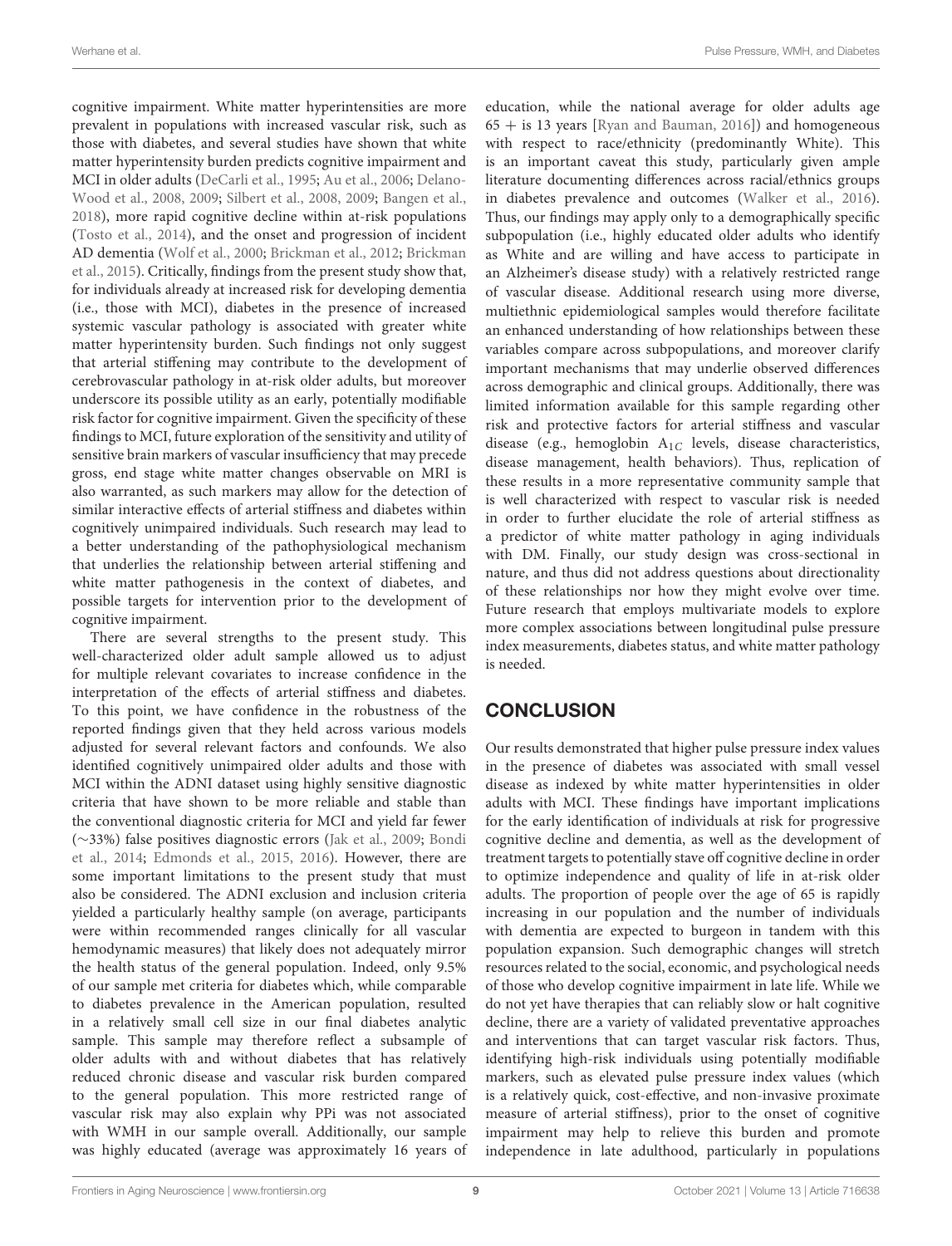where vascular risk is elevated. Future longitudinal studies that include biomarkers are needed in order to clarify the etiology and timeline of the association between pulse pressure index values and different brain aging processes. Moreover, research that extends into middle age (and focuses on earlier disease states such as prediabetes) will assist in further exploring the utility of the pulse pressure index as an early marker of risk for poor cognitive outcomes in aging.

## DATA AVAILABILITY STATEMENT

The data analyzed in this study is subject to the following licenses/restrictions: The datasets analyzed for this study can be found in the Alzheimer's Disease Neuroimaging Initiative (ADNI) database. Investigators must submit an application to access ADNI data. Requests to access these datasets should be directed to the official ADNI website: [adni.loni.usc.edu.](http://adni.loni.usc.edu)

### ETHICS STATEMENT

The studies involving human participants were reviewed and approved by the ethics committees/institutional review boards that approved the ADNI, including: Albany Medical Center Committee on Research Involving Human Subjects Institutional Review Board, Boston University Medical Campus and Boston Medical Center Institutional Review Board, Butler Hospital Institutional Review Board, Cleveland Clinic Institutional Review Board, Columbia University Medical Center Institutional Review Board, Duke University Health System Institutional Review Board, Emory Institutional Review Board, Georgetown University Institutional Review Board, Health Sciences Institutional Review Board, Houston Methodist Institutional Review Board, Howard University Office of Regulatory Research Compliance, Icahn School of Medicine at Mount Sinai Program for the Protection of Human Subjects, Indiana University Institutional Review Board, Institutional Review Board of Baylor College of Medicine, Jewish General Hospital Research Ethics Board, Johns Hopkins Medicine Institutional Review Board, Lifespan - Rhode Island Hospital Institutional Review Board, Mayo Clinic Institutional Review Board, Mount Sinai Medical Center Institutional Review Board, Nathan Kline Institute for Psychiatric Research and Rockland Psychiatric Center Institutional Review Board, New York University Langone Medical Center School of Medicine Institutional Review Board, Northwestern University Institutional Review Board, Oregon Health and Science University Institutional Review Board, Partners Human Research Committee Research Ethics, Board Sunnybrook Health Sciences Centre, Roper St. Francis Healthcare Institutional Review Board, Rush University Medical Center Institutional Review Board, St. Joseph's Phoenix

### **REFERENCES**

<span id="page-9-1"></span>Alzheimer's Association [AA] (2019). 2019 Alzheimer's disease facts and figures. Alzheimer's Dementia 15, 321–387.

Institutional Review Board, Stanford Institutional Review Board, The Ohio State University Institutional Review Board, University Hospitals Cleveland Medical Center Institutional Review Board, University of Alabama Office of the IRB, University of British Columbia Research Ethics Board, University of California Davis Institutional Review Board Administration, University of California Los Angeles Office of the Human Research Protection Program, University of California San Diego Human Research Protections Program, University of California San Francisco Human Research Protection Program, University of Iowa Institutional Review Board, University of Kansas Medical Center Human Subjects Committee, University of Kentucky Medical Institutional Review Board, University of Michigan Medical School Institutional Review Board, University of Pennsylvania Institutional Review Board, University of Pittsburgh Institutional Review Board, University of Rochester Research Subjects Review Board, University of South Florida Institutional Review Board, University of Southern, California Institutional Review Board, UT Southwestern Institution Review Board, VA Long Beach Healthcare System Institutional Review Board, Vanderbilt University Medical Center Institutional Review Board, Wake Forest School of Medicine Institutional Review Board, Washington University School of Medicine Institutional Review Board, Western Institutional Review Board, Western University Health Sciences Research Ethics Board, and Yale University Institutional Review Board. The patients/participants provided their written informed consent to participate in this study.

# AUTHOR CONTRIBUTIONS

MW, KB, KT, ES, and LD-W contributed to conception and design of the study. KT and AW organized the database. MW performed the statistical analysis and wrote the manuscript. MB and EE provided consultation regarding MCI diagnosis using Jak et al. diagnostic criteria to identify CU and MCI participants in the ADNI database. DN provided consultation and guidance with respect to the use of PP as a measure for arterial stiffness and its application to the ADNI data. All authors contributed to manuscript revision, read, and approved the submitted version.

### FUNDING

This work was supported by the US Department of Veterans Affairs Clinical Sciences Research and Development Service (Merit Award 1I01CX001842; CDA-2 1IK2CX001865), National Institutes of Health/National Institute of Aging (NIH/NIA) grants (R01 AG063782; R01 AG049810; and R01 AG054049), and the Alzheimer's Association (AARG-18-566254).

<span id="page-9-0"></span>Arvanitakis, Z., Wilson, R. S., Bienias, J. L., Evans, D. A., and Bennett, D. A. (2004). Diabetes mellitus and risk of Alzheimer disease and decline in cognitive function. Arch. Neurol. 61, 661–666. [doi: 10.1001/archneur.61.](https://doi.org/10.1001/archneur.61.5.661) [5.661](https://doi.org/10.1001/archneur.61.5.661)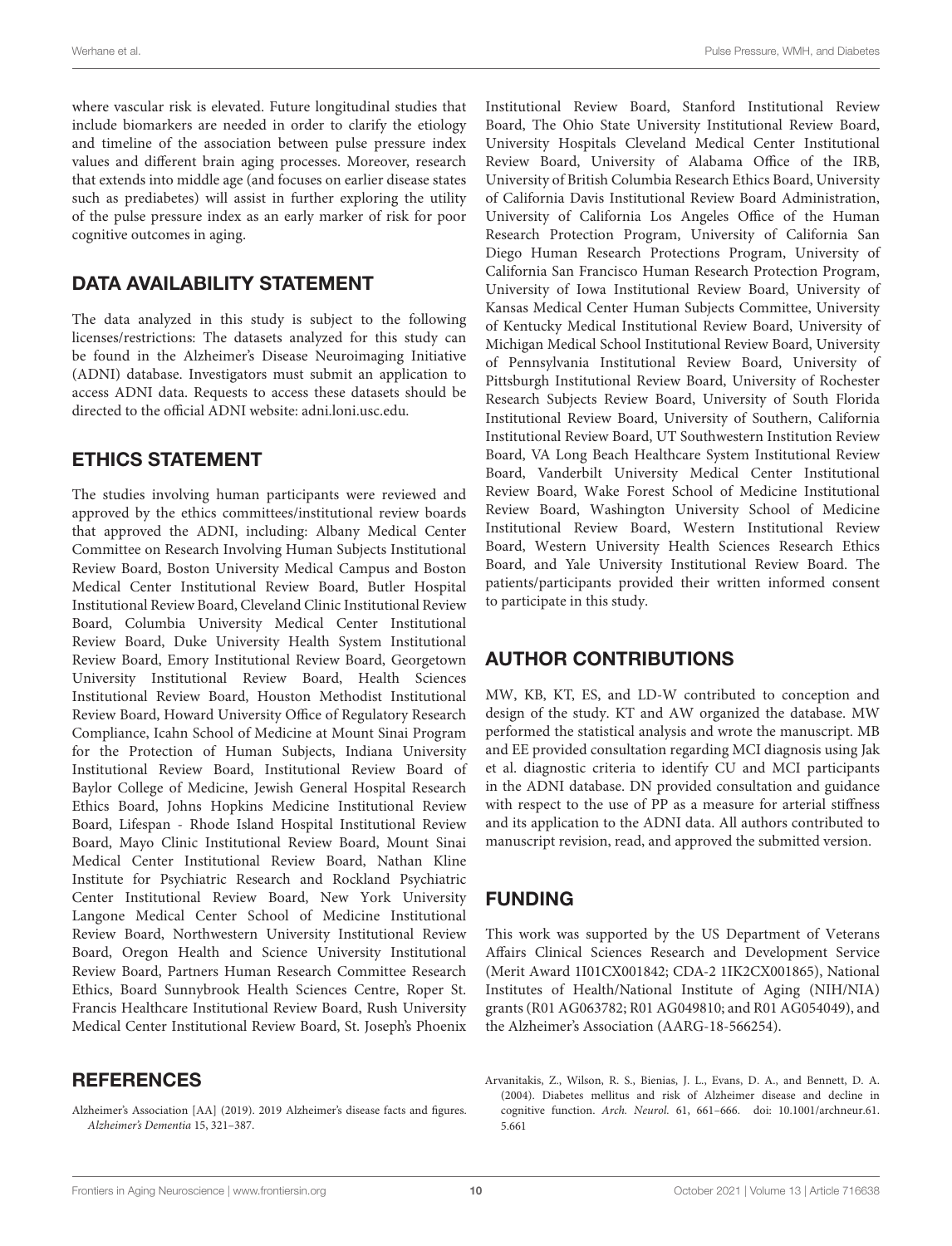- <span id="page-10-31"></span>Au, R., Massaro, J. M., Wolf, P. A., Young, M. E., Beiser, A., Seshadri, S., et al. (2006). Association of white matter hyperintensity volume with decreased cognitive functioning: the framingham heart study. Arch. Neurol. 63, 246–250.
- <span id="page-10-7"></span>Bangen, K. J., Werhane, M. L., Weigand, A. J., Edmonds, E. C., Delano-Wood, L., Thomas, K. R., et al. (2018). Reduced regional cerebral blood flow relates to poorer cognition in older adults with type 2 diabetes. Front. Aging Neurosci. 10:270. [doi: 10.3389/fnagi.2018.00270](https://doi.org/10.3389/fnagi.2018.00270)
- <span id="page-10-19"></span>Bondi, M. W., Edmonds, E. C., Jak, A. J., Clark, L. R., Delano-Wood, L., McDonald, C. R., et al. (2014). Neuropsychological criteria for mild cognitive impairment improves diagnostic precision, biomarker associations, and progression rates. J. Alzheimer's Dis. 42, 275–289. [doi: 10.3233/jad-140276](https://doi.org/10.3233/jad-140276)
- <span id="page-10-33"></span>Brickman, A. M., Provenzano, F. A., Muraskin, J., Manly, J. J., Blum, S., Apa, Z., et al. (2012). Regional white matter hyperintensity volume, not hippocampal atrophy, predicts incident Alzheimer disease in the community. Arch. Neurol. 69, 1621–1627. [doi: 10.1001/archneurol.2012.1527](https://doi.org/10.1001/archneurol.2012.1527)
- <span id="page-10-34"></span>Brickman, A. M., Zahodne, L. B., Guzman, V. A., Narkhede, A., Meier, I. B., Griffith, E. Y., et al. (2015). Reconsidering harbingers of dementia: progression of parietal lobe white matter hyperintensities predicts Alzheimer's disease incidence. Neurobiol. Aging 36, 27–32. [doi: 10.1016/j.neurobiolaging.2014.](https://doi.org/10.1016/j.neurobiolaging.2014.07.019) [07.019](https://doi.org/10.1016/j.neurobiolaging.2014.07.019)
- <span id="page-10-1"></span>Centers for Disease Control and Prevention [CDCP] (2020). National Diabetes Statistics Report, 2020. Atlanta, GA: Centers for Disease Control and Prevention, US Department of Health and Human Services, 12–15.
- <span id="page-10-16"></span>Chirinos, J. A., Bhattacharya, P., Kumar, A., Proto, E., Konda, P., Segers, P., et al. (2019). Impact of diabetes mellitus on ventricular structure, arterial stiffness, and pulsatile hemodynamics in heart failure with preserved ejection fraction. J. Am. Heart Assoc. 8:e011457.
- <span id="page-10-15"></span>Cohn, J. N., Duprez, D. A., and Grandits, G. A. (2005). Arterial elasticity as part of a comprehensive assessment of cardiovascular risk and drug treatment. Hypertension 46, 217–220. [doi: 10.1161/01.hyp.0000165686.50890.c3](https://doi.org/10.1161/01.hyp.0000165686.50890.c3)
- <span id="page-10-0"></span>Crane, P. K., Walker, R., Hubbard, R. A., Li, G., Nathan, D. M., Zheng, H., et al. (2013). Glucose levels and risk of dementia. N. Engl. J. Med. 369, 540–548.
- <span id="page-10-11"></span>de Havenon, A., Majersik, J. J., Tirschwell, D. L., McNally, J. S., Stoddard, G., and Rost, N. S. (2019). Blood pressure, glycemic control, and white matter hyperintensity progression in type 2 diabetics. Neurology 92, e1168–e1175.
- <span id="page-10-26"></span>de la Torre, J. C. (2010). The vascular hypothesis of Alzheimer's disease: bench to bedside and beyond. Neurodegener. Dis. 7, 116–121. [doi: 10.1159/00028](https://doi.org/10.1159/000285520) [5520](https://doi.org/10.1159/000285520)
- <span id="page-10-10"></span>de Leeuw, F. E., de Groot, J. C., Oudkerk, M., Witteman, J. C. M., Hofman, A., Van Gijn, J., et al. (2002). Hypertension and cerebral white matter lesions in a prospective cohort study. Brain 125, 765–772. [doi: 10.1093/brain/awf077](https://doi.org/10.1093/brain/awf077)
- <span id="page-10-5"></span>Debette, S., and Markus, H. S. (2010). The clinical importance of white matter hyperintensities on brain magnetic resonance imaging: systematic review and meta-analysis. BMJ 341:c3666.
- <span id="page-10-2"></span>DeCarli, C., Massaro, J., Harvey, D., Hald, J., Tullberg, M., Au, R., Beiser, A., et al. (2005). Measures of brain morphology and infarction in the framingham heart study: establishing what is normal. Neurobiol. Aging 26, 491–510. [doi:](https://doi.org/10.1016/j.neurobiolaging.2004.05.004) [10.1016/j.neurobiolaging.2004.05.004](https://doi.org/10.1016/j.neurobiolaging.2004.05.004)
- <span id="page-10-20"></span>DeCarli, C., Miller, B. L., Swan, G. E., Reed, T., Wolf, P. A., Garner, J., et al. (1999). Predictors of brain morphology for the men of the NHLBI twin study. Stroke 30, 529–536. [doi: 10.1161/01.str.30.3.529](https://doi.org/10.1161/01.str.30.3.529)
- <span id="page-10-30"></span>DeCarli, C., Murphy, D. G. M., Tranh, M., Grady, C. L., Haxby, J. V., Gillette, J. A., et al. (1995). The effect of white matter hyperintensity volume on brain structure, cognitive performance, and cerebral metabolism of glucose in 51 healthy adults. Neurology 45, 2077–2084. [doi: 10.1212/wnl.45.11.](https://doi.org/10.1212/wnl.45.11.2077) [2077](https://doi.org/10.1212/wnl.45.11.2077)
- <span id="page-10-3"></span>Delano-Wood, L., Abeles, N., Sacco, J. M., Wierenga, C. E., Horne, N. R., and Bozoki, A. (2008). Regional white matter pathology in mild cognitive impairment: differential influence of lesion type on neuropsychological functioning. Stroke 39, 794–799.
- <span id="page-10-4"></span>Delano-Wood, L., Bondi, M. W., Sacco, J., Abeles, N., Jak, A. J., Libon, D. J., et al. (2009). Heterogeneity in mild cognitive impairment: differences in neuropsychological profile and associated white matter lesion pathology. J. Int. Neuropsychol. Soc. 15, 906–914.
- <span id="page-10-36"></span>Edmonds, E. C., Delano-Wood, L., Jak, A. J., Galasko, D. R., Salmon, D. P., and Bondi, M. W. (2016). "Missed" mild cognitive impairment: high false-negative error rate based on conventional diagnostic criteria. J. Alzheimer's Dis. 52, 685–691. [doi: 10.3233/jad-150986](https://doi.org/10.3233/jad-150986)
- <span id="page-10-35"></span>Edmonds, E. C., Delano-Wood, L., Clark, L. R., Jak, A. J., Nation, D. A., and McDonald, C. R. (2015). Susceptibility of the conventional criteria for mild cognitive impairment to false-positive diagnostic errors. Alzheimer's Dementia 11, 415–424. [doi: 10.1016/j.jalz.2014.03.005](https://doi.org/10.1016/j.jalz.2014.03.005)
- <span id="page-10-23"></span>Folstein, M. F., Folstein, S. E., and McHugh, P. R. (1975). "Mini-mental state": a practical method for grading the cognitive state of patients for the clinician. J. Psychiatric Res. 12, 189–198.
- <span id="page-10-25"></span>Franklin, S. S., Chow, V. H., Mori, A. D., and Wong, N. D. (2011). The significance of low DBP in US adults with isolated systolic hypertension. J. Hypertens. 29, 1101–1108.
- <span id="page-10-21"></span>Hansson, O., Seibyl, J., Stomrud, E., Zetterberg, H., Trojanowski, J. Q., and Bittner, T. (2018). CSF biomarkers of Alzheimer's disease concord with amyloid−β PET and predict clinical progression: a study of fully automated immunoassays in BioFINDER and ADNI cohorts. Alzheimer's Dementia 14, 1470–1481. [doi:](https://doi.org/10.1016/j.jalz.2018.01.010) [10.1016/j.jalz.2018.01.010](https://doi.org/10.1016/j.jalz.2018.01.010)
- <span id="page-10-8"></span>Hayashi, K., Kurioka, S., Yamaguchi, T., Morita, M., Kanazawa, I., Takase, H., et al. (2011). Association of cognitive dysfunction with hippocampal atrophy in elderly Japanese people with type 2 diabetes. Diab. Res. Clin. Practice 94, 180–185.
- <span id="page-10-18"></span>Jak, A. J., Bondi, M. W., Delano-Wood, L., Wierenga, C., Corey-Bloom, J., Salmon, D. P., et al. (2009). Quantification of five neuropsychological approaches to defining mild cognitive impairment. Am. J. Geriatric Psychiatry 17, 368–375.
- <span id="page-10-22"></span>James, P. A., Oparil, S., Carter, B. L., Cushman, W. C., Dennison-Himmelfarb, C., Handler, J., et al. (2014). 2014 evidence-based guideline for the management of high blood pressure in adults: report from the panel members appointed to the Eighth Joint National Committee (JNC 8). J. Am. Med. Assoc. 311, 507–520.
- <span id="page-10-28"></span>Maillard, P., Mitchel, L. G. F., Himali, J. J., Beiser, A., Tsao, C. W., Pase, M. P., et al. (2016). Effects of arterial stiffness on brain integrity in young adults from the framingham heart study. Stroke 47, 1030–1036.
- <span id="page-10-13"></span>Mitchell, G. F., van Buchem, M. A., Sigurdsson, S., Gotal, J. D., Jonsdottir, M. K., Kjartansson, O., et al. (2011). Arterial stiffness, pressure and flow pulsatility and brain structure and function: the Age, Gene/Environment Susceptibility– Reykjavik study. Brain 134, 3398–3407. [doi: 10.1093/brain/awr253](https://doi.org/10.1093/brain/awr253)
- <span id="page-10-9"></span>Moran, C., Phan, T. G., Chen, J., Blizzard, L., Beare, R., Venn, A., et al. (2013). Brain atrophy in type 2 diabetes: regional distribution and influence on cognition. Diab. Care 36, 4036–4042. [doi: 10.2337/dc13-0143](https://doi.org/10.2337/dc13-0143)
- <span id="page-10-6"></span>Nation, D. A., Edland, S. D., Bondi, M. W., Salmon, D. P., Delano-Wood, L., Peskind, E. R., et al. (2013). Pulse pressure is associated with Alzheimer biomarkers in cognitively unimpaired older adults. Neurology 81, 2024–2027. [doi: 10.1212/01.wnl.0000436935.47657.78](https://doi.org/10.1212/01.wnl.0000436935.47657.78)
- <span id="page-10-24"></span>Nation, D. A., Edmonds, E. C., Bangen, K. J., Delano-Wood, L., Scanlon, B. K., Han, S. D., et al. (2015). Pulse pressure in relation to tau-mediated neurodegeneration, cerebral amyloidosis, and progression to dementia in very old adults. JAMA Neurol. 72, 546–553. [doi: 10.1001/jamaneurol.2014.4477](https://doi.org/10.1001/jamaneurol.2014.4477)
- <span id="page-10-14"></span>Nation, D. A., Preis, S. R., Beiser, A., Bangen, K. J., Delano-Wood, L., Lamar, M., et al. (2016). Pulse pressure is associated with early brain atrophy and cognitive decline: modifying effects of APOE4. Alzheimer Dis. Assoc. Disord. 30:210. [doi: 10.1097/wad.0000000000000127](https://doi.org/10.1097/wad.0000000000000127)
- <span id="page-10-12"></span>Ohmine, T., Miwa, Y., Yao, H., Yuzuriha, T., Takashima, Y., Uchino, A., et al. (2008). Association between arterial stiffness and cerebral white matter lesions in community-dwelling elderly subjects. Hypertension Res. 31, 75–81. [doi:](https://doi.org/10.1291/hypres.31.75) [10.1291/hypres.31.75](https://doi.org/10.1291/hypres.31.75)
- <span id="page-10-29"></span>Pase, M. P., Himali, J. J., Mitchell, G. F., Beiser, A., Maillard, P., Tsao, C., et al. (2016). Association of aortic stiffness with cognition and brain aging in young and middle-aged adults: the framingham third generation cohort study. Hypertension 67, 513–519. [doi: 10.1161/hypertensionaha.115.06610](https://doi.org/10.1161/hypertensionaha.115.06610)
- <span id="page-10-17"></span>Peng-Lin, Y., and Yue-Chun, L. (2009). Pulse pressure index (pulse pressure/systolic pressure) may be better than pulse pressure for assessment of cardiovascular outcomes. Med. Hypotheses 72, 729–731. [doi: 10.1016/j.mehy.2008.12.041](https://doi.org/10.1016/j.mehy.2008.12.041)
- <span id="page-10-37"></span>Ryan, C. L., and Bauman, K. (2016). Educational Attainment in the United States: 2015. Population Characteristics. Current Population Reports. P20-578. Suitland, MD: US Census Bureau.
- <span id="page-10-27"></span>Saji, N., Toba, K., and Sakurai, T. (2016). Cerebral small vessel disease and arterial stiffness: tsunami effect in the brain? Pulse 3, 182–189. [doi: 10.1159/000443614](https://doi.org/10.1159/000443614)
- <span id="page-10-32"></span>Silbert, L. C., Howieson, D. B., Dodge, H., and Kaye, J. A. (2009). Cognitive impairment risk White matter hyperintensity progression matters. Neurology 73, 120–125. [doi: 10.1212/wnl.0b013e3181ad53fd](https://doi.org/10.1212/wnl.0b013e3181ad53fd)